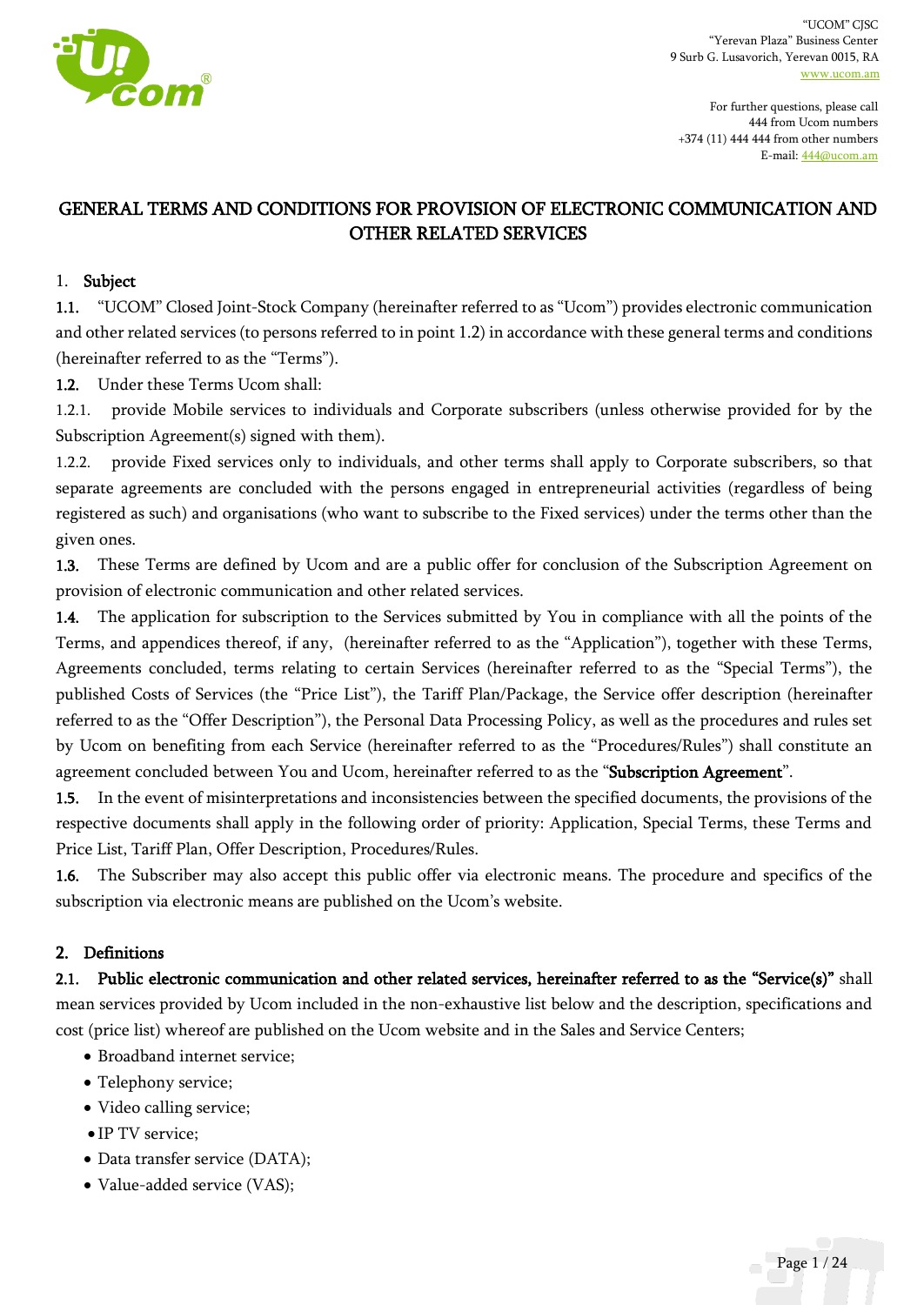

For further questions, please call 444 from Ucom numbers +374 (11) 444 444 from other numbers E-mail[: 444@ucom.am](mailto:444@ucom.am)

- Short messages (SMS) and multimedia messages (MMS) sending service;
- Video on demand service (VOD);
- Safe internet, WiFi provision/activation service;
- Supplementary devices provision and mantling service;
- Payment for public utilities via IP TV service;
- Other telecommunication services.

2.2. Ucom shall mean a company that provides public electronic communication and television service in the Republic of Armenia, operating on the basis of licenses and permits issued by the Public Services Regulatory Commission and the National Commission on Television and Radio of the Republic of Armenia.

2.3. Orange shall mean "Orange Armenia" CJSC whose legal successor as from 1 April 2016 is Ucom.

2.4. Ucom Network or Network shall mean a transmission system and, where appropriate, connecting/disconnecting or routing equipment and other resources that enable the transmission of signals by optical fibre and/or other types of cables (hereinafter referred to as the "Fixed Network"), radio, optical or other electromagnetic facilities, including satellite network (hereinafter referred to as the "Mobile Network") so that they are used for the transmission of signals, regardless of the type of the information being transmitted.

2.5. Network Accessibility Area shall mean the address (area) where the Services provided by the Ucom's Fixed network are technically accessible.

2.6. Network Coverage shall mean a geographic location/area where (within which) the technical possibility of accessing Ucom's Mobile services is available.

2.7. (Ucom's) Website shall mea[n www.ucom.am.](http://www.ucom.am/)

2.8. Personal page shall mean a subscriber's personal page/domain on website, through which the Subscriber is able to make changes related to the subscription, established by Ucom, as well as get informed on changes with respect to the provision of Services.

2.9. Sales and Service Center(s) shall mean center(s) specialised in selling the Services and Devices offered by Ucom and in handling the Subscribers.

2.10. Call Center shall mean a specialised center of Ucom, where Subscriber through call can receive information on the Services provided thereto, calculated charges, additional services provided by Ucom, as well as the reasons for suspension (termination) of the services, receiving, upon necessity, technical support from the specialist, and make amendments prescribed and permitted by Ucom in the Subscription Agreement, etc.

2.11. Subscriber or You shall mean any person with whom a Subscription Agreement has been concluded.

2.12. Corporate subscribers shall mean commercial and non-commercial organisations, individual entrepreneurs.

2.13. Area shall mean apartment/residential house or area for such purpose, where the Subscriber wishes to receive the Service(s) provided by Ucom's Fixed network.

2.14. Account shall mean analytical calculation log in the Billing System used for recording the volumes of Services provided to the Subscriber and the payments made for them.

2.15. Billing Period shall mean period between Billing Day and the next Billing Day.

2.16. Billing System shall mean an automated system which records the type, volume, cost of the Services provided to the Subscriber, calculates the Subscribers' debts and the received payments and generates summary results (extracts).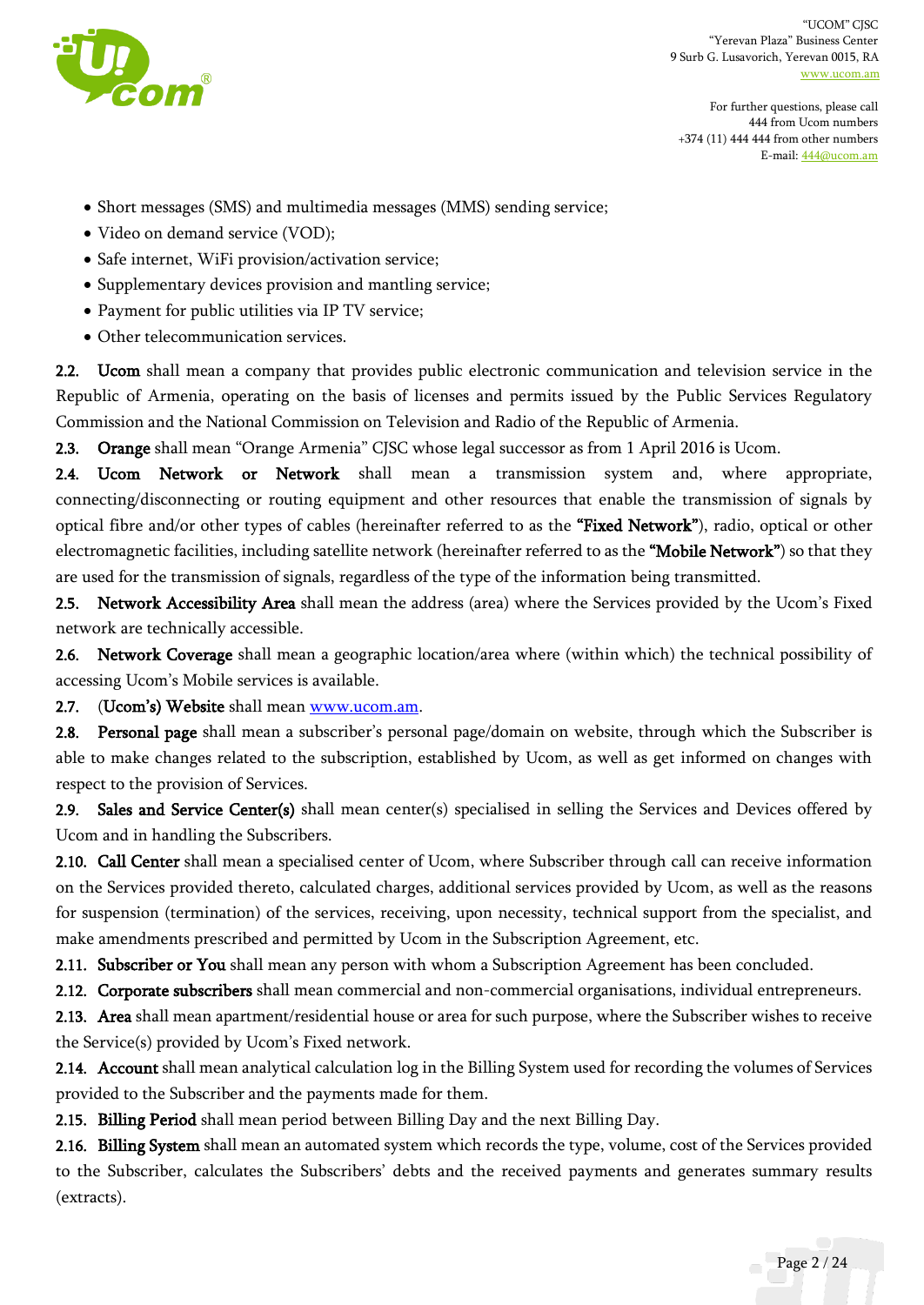

For further questions, please call 444 from Ucom numbers +374 (11) 444 444 from other numbers E-mail[: 444@ucom.am](mailto:444@ucom.am)

2.17. Billing Day shall mean the last day of each month or other day stipulated by the Subscription Agreement when the amount generated for the Services provided to the Subscriber during the Billing Period, and the amount already paid or payable by the Subscriber is summed up (one day per month).

2.18. Application shall mean a written document in the form prescribed by Ucom (on the full and unconditional acceptance of these Terms and on subscription to the Services provided thereunder) signed (concluded) by the Subscriber (his/her authorized person).

2.19. Application number shall mean a combination of numbers used to identify the Subscriber in the Billing System.

2.20. Password shall mean a combination of letters, symbols and/or numbers determined by the Subscriber to use certain types of Services, as well as to access the personal page, used for the Subscriber identification.

2.21. Tariff Plan shall mean the type of Service established and published by Ucom, which defines the Service name, specifics, terms of provision, cost and other information.

2.22. Tariff Package(s) shall mean a Service including several different services and estimated by one name and cost (price).

2.23. Service Package(s) shall mean additional minutes, short messages and other service packages with certain validity period included in one Tariff Plan, which can be used without changing the current Tariff Plan.

2.24. Number shall mean a call number assigned to the Subscriber from number resources of Ucom, and in case of mobile telephony and Number Portability — also from the ones of other electronic communication service providers, which enables identifying the network connected Equipment.

2.25. Number Portability Service shall mean a Service that enables the Subscriber of the mobile telephony service to change the mobile operator while keeping the mobile number assigned thereto.

2.26. Balance shall mean the value specified by way of calculation based on the Subscriber's Account data, which represents the difference between the Services provided to the Subscriber and payments made by the Subscriber as of the given moment.

2.27. Traffic (Transferred volume) shall mean an aggregation of electronic information units that includes voice and short messages (SMS), signals and other data transmitted via electronic communications networks.

2.28. Device shall mean a device or devices with accessories and cable(s) thereof provided to Subscriber by Ucom by right of use in order to deliver Services provided via Fixed Network, description whereof is posted on the Ucom's website.

2.29. Equipment(s) shall mean technical facilities and devices through which the Subscriber is able to use the Services provided via Mobile Network (e.g. tablet, mobile phone, etc.).

2.30. SIM Card shall mean Subscriber identification module, which together with the Subscriber's Equipment provides access to Ucom's Network and Mobile services.

2.31. Your (Subscriber's) identification details shall mean Your name, surname, year, month and day of Your birth, Number, Application number, Password (if any), SIM Card number, Application Number, ID details, last actions carried out by You (payment, Balance recharging, Service activation, etc.) and other similar data, which are used separately or collectively in accordance with the Procedure prescribed by Ucom.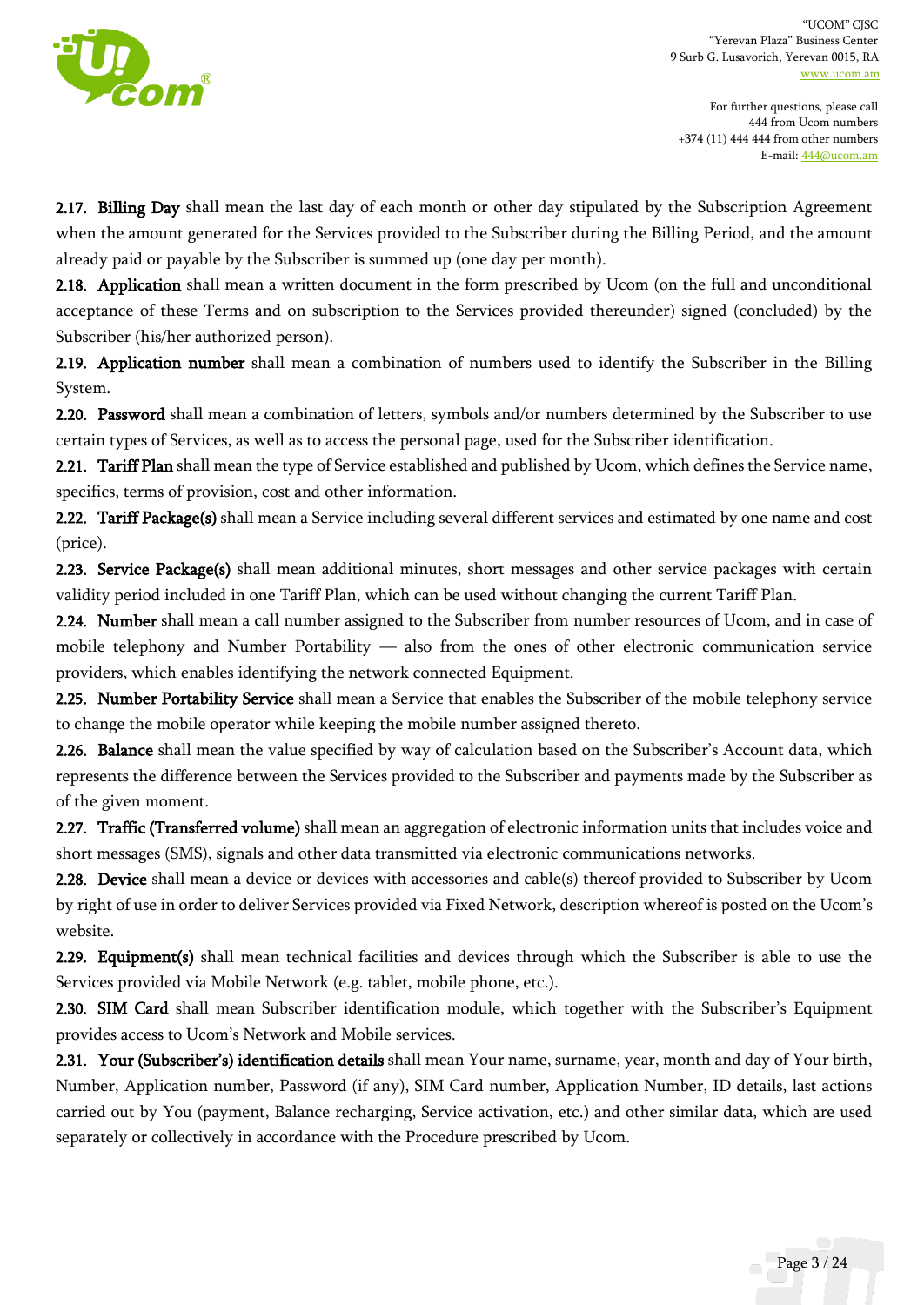

For further questions, please call 444 from Ucom numbers +374 (11) 444 444 from other numbers E-mail[: 444@ucom.am](mailto:444@ucom.am)

2.32. Maintenance Works shall mean upgrading, restoration, repair, updating, extension, replacement, maintenance, reinforcement, rearrangement, elimination of accidents, faults and malfunctions of Ucom Network or other similar works carried out by Ucom to ensure proper and continuous provision of the Services.

### 3. Subscription, Subscription Agreement, Subscriber's and Representative's competencies

3.1. These Terms shall be deemed fully and unconditionally accepted by You upon filing the Application in person or by Your representative acting on the basis of a notarised power of attorney with the Sales and Service Center and/or the employee entitled to sell Services on behalf of Ucom (unless otherwise provided for by Ucom).

3.2. In order to conclude a Subscription Agreement together with the Application You shall also submit documents required by Ucom, which confirm Your identity, address; in case of legal entity, organisation having no status of legal entity, or individual entrepreneurs — state registration or record-registration details; in case You wish to conclude a Subscription Agreement through a representative — a notarised power of attorney and ID documents; for the area, where the Device shall be installed and the Services provided — the copy of the document certifying Your right over that area and/or right holder's consent, and other documents (including originals) and data (hereinafter referred to as the "Required Documents").

3.3. In the Application the Subscriber shall choose the list of the Services and/or the Tariff Plans/Packages under the conditions whereof the Subscriber wishes to receive the Services.

3.4. The types, descriptions, provision specifics and costs of Services offered by Ucom, as well as all the information regarding the Services shall be defined by Ucom and shall be accessible on the Ucom website and in the Sales and Service Centers for free.

3.5. Based on the specifics of the Services provided, Ucom may define other conditions for the person or groups of persons having filed an Application for using such Services which will be defined in the Offer Description and/or the agreement to be concluded.

3.6. The form and content of the applications filed to conclude/terminate a Subscription Agreement, make amendments and supplements thereto, as well as to provide other extra services shall be determined by Ucom, and where You fail to comply therewith, Ucom shall have the right to reject and/or not to take action thereon.

3.7. The hard copies of certain materials or documents published and available on the Ucom's website shall not be provided to You, unless You request so.

3.8. In cases stipulated by Ucom, the Services can be subscribed to with a trial period defined by the Subscription Agreement. The trial period is provided for testing the Service, particularly, to make sure if the Service meets Your requirements and needs, if there is Network Coverage and Service in the places where You mainly plan to use the Service. Unless the Subscription Agreement is terminated during the trial period, it shall be deemed that the Service is compliant with the Subscription Agreement, the offered conditions and presented description, as well as meets Your needs and requirements.

3.9. After expiry of the trial period the Subscription Agreement shall be terminated on the general grounds prescribed for termination of the given Service.

3.10. Ucom shall have the right to refuse to enter into a Subscription Agreement and/or provide access to the Services or part thereof, and/or unilaterally refuse to comply with the Subscription Agreement through considering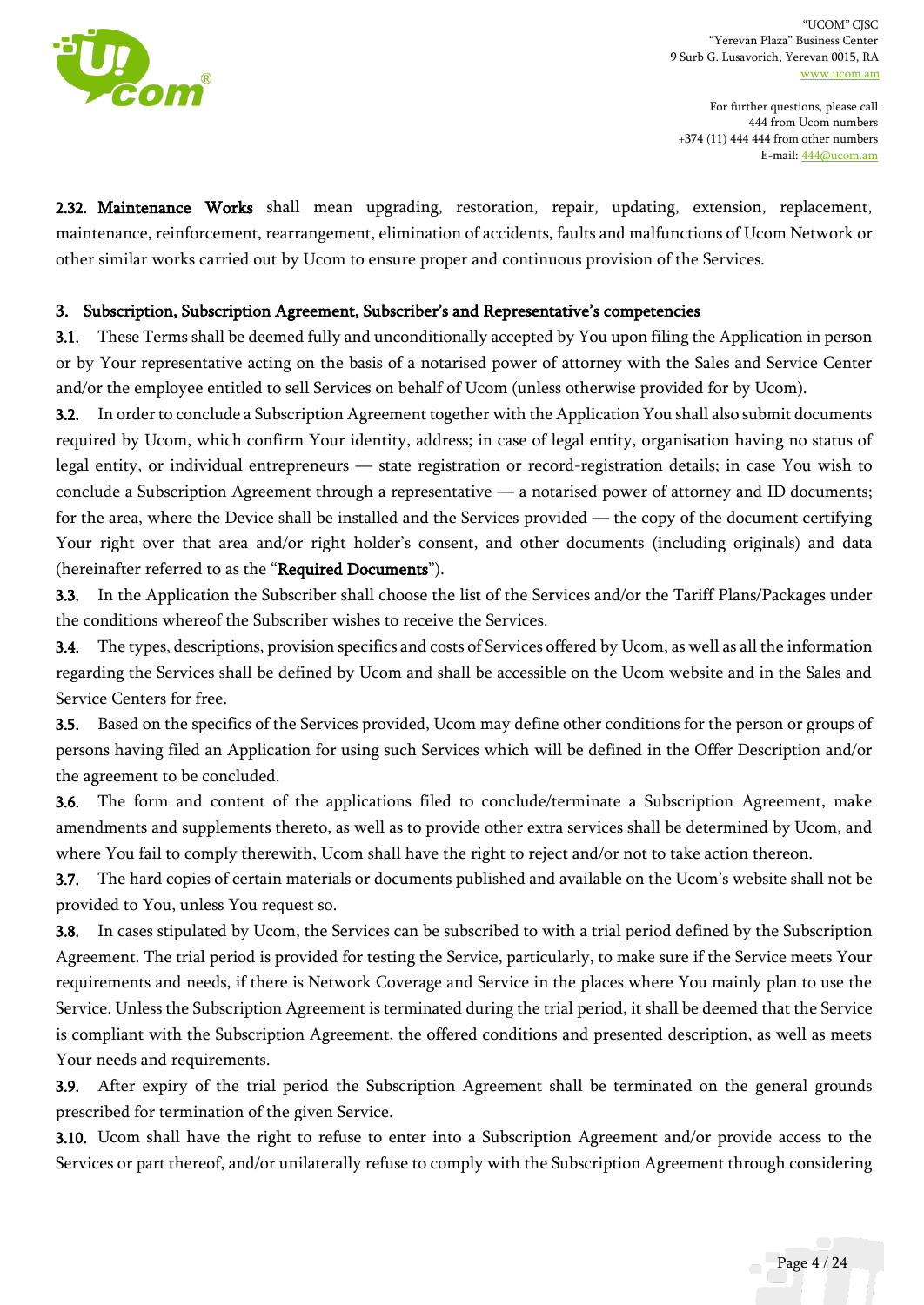

the Subscription Agreement terminated, by giving a notice thereon to the Subscriber within ten (10) days in any form of Ucom's choice and on any of the grounds listed below:

3.10.1. the Area is out of the Network Accessibility Area, or it is within the Network Accessibility Area, but it is technically impossible to provide the Services (the quantity of cables in that area/building is exhausted, authorised body forbids to carry out cable laying works in the building, Applicant's building lacks infrastructures (manholes, poles) necessary to lay the cables, etc.);

3.10.2. until completion of the works on detection of the Devices installed in the Area;

3.10.3. Ucom provides Services in the Area under another Subscription Agreement;

3.10.4. the Applicant is (used to be) Ucom's Subscriber and has outstanding liabilities towards Ucom or has violated the requirements of the Subscription Agreement;

3.10.5. the Applicant, having previously used Ucom Services or promo offers, has committed frauds or misused the Services (including termination of the Subscription Agreement by Ucom on the basis of a breach committed by the Subscriber, etc.);

3.10.6. the Subscriber fails to submit the Application, Required Documents and/or other necessary information in the form prescribed by Ucom;

3.10.7. the documents or information submitted by the Subscriber contain false or wrong data;

3.10.8. the person applying for subscribing to the Service is a bad debtor or fails to meet the solvency or other similar requirements prescribed by Ucom for the given Service;

3.10.9. according to Ucom, the area where the Services are going to be provided via Fixed Network, is or serves as an actual business address for any legal entity and/or individual entrepreneur, and/or is used by natural person to get profit or carry out other economic activities;

3.10.10. The Area owner and/or co-owner has applied to Ucom to terminate the provision of Services (via Fixed Network) in the Area.

3.11. For provision of certain Services Ucom may refuse to conclude a Subscription Agreement or may advance additional requirements for conclusion thereof, including demand means to ensure the fulfilment of obligations, if, e.g., the Subscriber has an ongoing commitment to remain the Ucom's Subscriber for certain period of time, the Applicant does not have a permanent residential address in the RA, is not registered in the territory of the RA, is not a RA citizen or does not have a relevant residency status in the RA and/or in other cases prescribed by Ucom.

3.12. Before concluding a Subscription Agreement, ensuring access to the Services or part thereof, selling equipment or setting or changing the credit limit Ucom shall have the right to verify Your solvency through any means and sources not prohibited by law, including to demand from You additional documents supporting the information provided by You, to make relevant inquiries and/or demand security means.

3.13. Ucom shall be entitled to limit the quantity of Devices, Equipment and SIM Cards or Services provided to each Subscriber.

3.14. By calling or contacting Ucom Call Center through other communication means and passing the Subscriber identification phase, the Subscriber may make changes deemed to be permitted by Ucom to the Subscription Agreement. In these cases no written document is executed between Ucom and the Subscriber, and the evidence (proof) that the changes to the Subscription Agreement have been made by the Subscriber shall be the first payment performed by the Subscriber.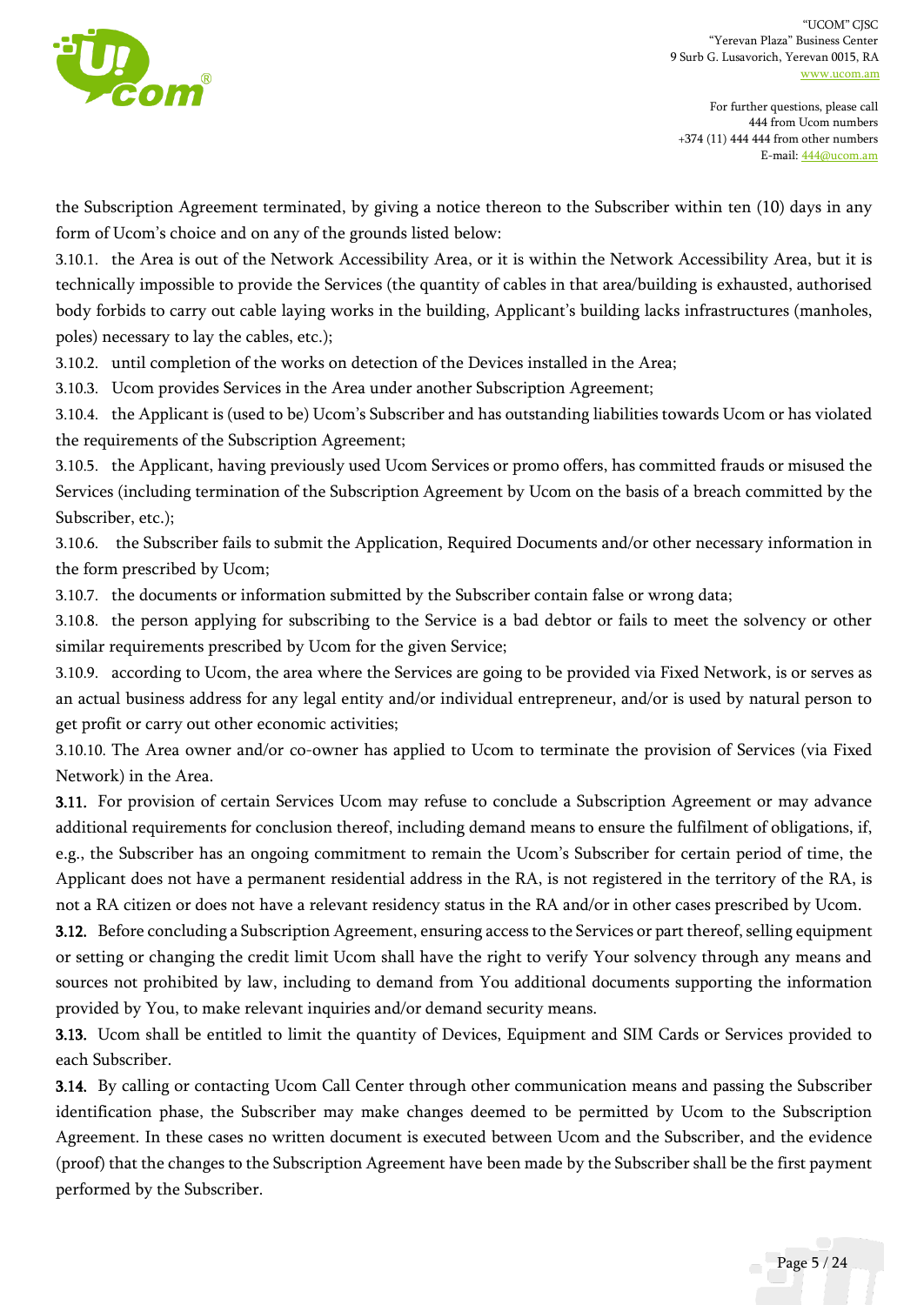

For further questions, please call 444 from Ucom numbers +374 (11) 444 444 from other numbers E-mail[: 444@ucom.am](mailto:444@ucom.am)

3.15. You shall immediately notify Ucom of the expiry or invalidity of the document by which You authorise Your representative to act on Your behalf. The actions having been carried out by Ucom to meet the requirements of Your representative and the obligations having arisen from such actions up to the moment You give a notification to Ucom shall be deemed lawful and carried out on Your behalf.

3.16. Your representative shall have the right to file an application on receiving Bill itemizations for the Services provided to You (for Telephony Services — only Bill itemizations for outgoing calls made by You and incoming calls that are charged), in case of Number renaming, Number porting to the Ucom Network or conclusion of a new subscription agreement, as well as number of other transactions Your representative shall present the original copy of a notarised power of attorney.

3.17. If following the conclusion of the Subscription Agreement it turns out that the Area address mentioned by You does not correspond to the address base (having been taken from the Committee of the Real Estate Cadastre under the Government of the Republic of Armenia and updated periodically) available in Ucom's Billing System, Ucom shall have the right to correct (change) unilaterally the Area address specified in the Subscription Agreement.

### 4. Services

4.1. You shall choose the subscription type, the Tariff Plan and/or the Services at the time of subscription in accordance with Your wish and requirements.

4.2. Ucom shall have the right to (unilaterally) change the price of the Service, the Tariff Plan/Package and/or the conditions for the provision thereof as prescribed by point 17.7. of these Terms.

4.3. Based on the type, the Services shall be provided via Ucom Fixed Network and/or Mobile Network, and each of them shall have specifics and Rules of provision thereof.

4.4. When concluding a Subscription Agreement the extra Services for which no additional payments are charged shall be activated by Ucom by default (unless otherwise prescribed by Ucom).

4.5. Certain Services may be activated by You through visiting Ucom Sales and Service Center, the voice menu, access to Your personal page, Your equipment settings or via other means.

4.6. Before activating the Services requiring additional charges, You shall check the capacities and limitations of Your equipment for using the ordered Service in order to understand whether You can use the Service to be activated through the given equipment.

4.7. Certain Services may be provided to You if Your terminal equipment meets the technical requirements necessary to use such Services.

4.8. You shall have the right to change Your subscription type, Tariff Plan or list of the Services within the same Tariff Plan according to the procedure prescribed by Ucom, provided that at the time such request is filed You don't have any outstanding debts to Ucom, unless otherwise prescribed by Ucom, and Ucom shall have the right to stipulate an additional fee for each such change.

4.9. In case You change Your Services or Tariff Plans, Your positive Account Balance, bonuses, automatically generated offers and services, as well as other benefits shall not be refunded or transferred to Your new Account, Number and/or Service, unless otherwise prescribed by Ucom.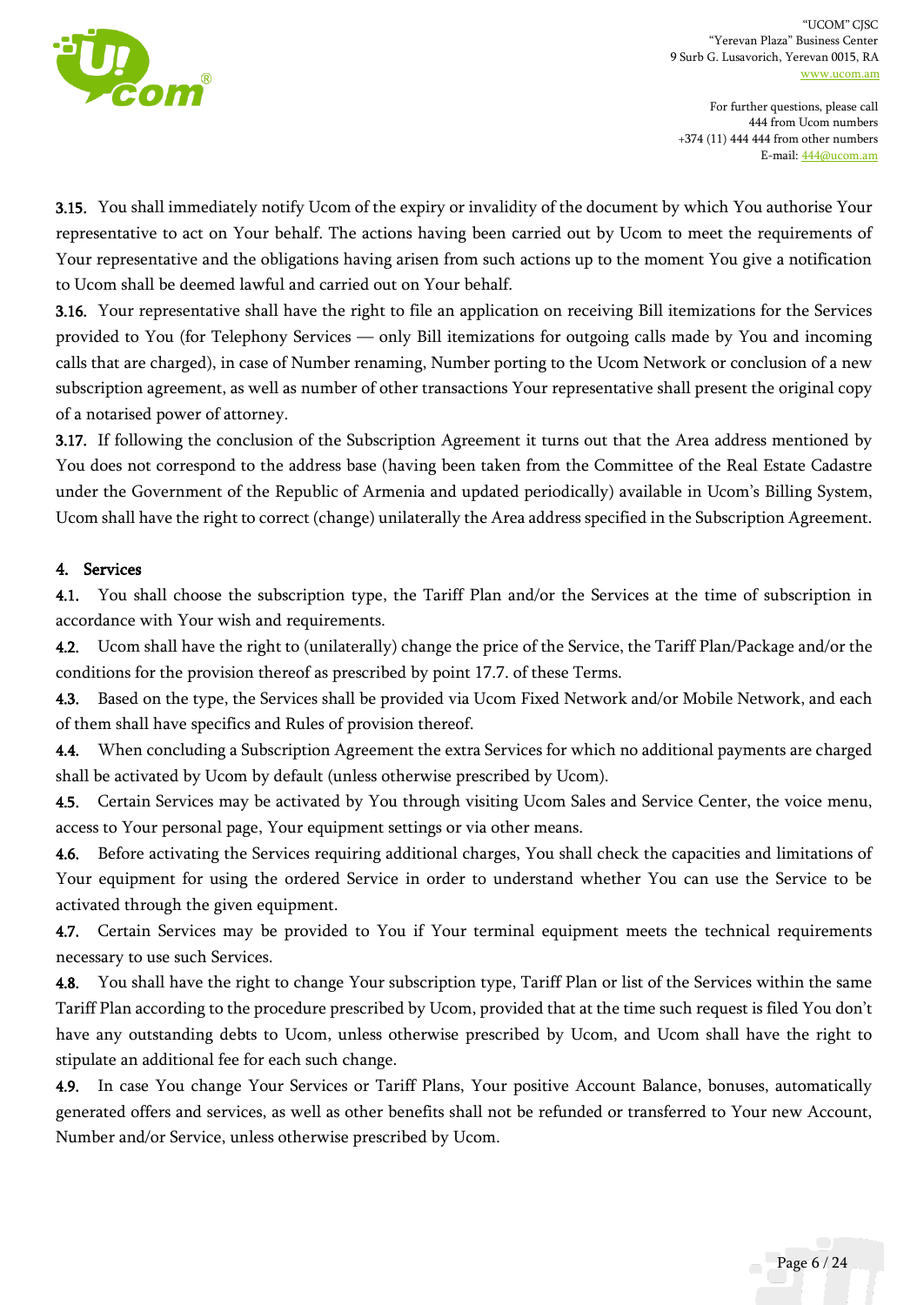

For further questions, please call 444 from Ucom numbers +374 (11) 444 444 from other numbers E-mail[: 444@ucom.am](mailto:444@ucom.am)

4.10. The change of the subscription type, the Tariff Plan, the list of the Services and the activation of additional Services shall be performed by submitting the application/agreement in a form established by Ucom and Required documents in person, and by other communication means in cases prescribed by Ucom.

4.11. Your identification data shall be used to change the subscription type, the Tariff Plan, the Services (types thereof) and to activate additional Services, as well as to provide You with information by Ucom, to pay for the Services and in other cases prescribed by Ucom.

4.12. The Subscriber shall have the right to receive information regarding Service types and prices, Offer description, Tariff Plans and Packages, Network Coverage/Accessibility Area, subscription debts and amounts levied in Sales and Service Centers or by calling any Call Center number mentioned on the Website, as well as by sending a written or electronic letter to Ucom.

4.13. The migration from one Service offer implying a commitment to remain Ucom's Subscriber for a certain period of time to another offer (without paying the debt stipulated in the Subscription Agreement/agreement) shall be possible only upon expiry of the stipulated period, and the migration before the expiry thereof shall be possible only at the sole discretion of Ucom, otherwise such a migration will be deemed a violation of Your commitment, and Ucom will have the right to demand payment of defined fines, penalties and/or termination fee from You.

4.14. By becoming a party to the Subscription Agreement the Subscriber agrees to receive advertising, commercial and/or other messages, materials and/or information via Ucom Network (and not only). In case of refusing to receive them the Subscriber shall notify Ucom thereon.

## 5. Provision of Services

5.1. Ucom shall provide the Services in accordance with the RA legislation, the licenses and permissions issued to Ucom, the Subscription Agreement, the internal procedures and policy of Ucom.

5.2. In order to provide Mobile services, Ucom shall assign You a Number and provide a SIM Card (the access to the SIM Card is safer if implemented with a PIN code).

5.3. The Number shall be issued to the Subscriber pursuant to the respective Procedure of Ucom and You shall not have the right to demand specific Number where it may not be issued to You pursuant to that Procedure.

5.4. For issuance of a specific Number Ucom may stipulate an additional fee or additional obligations.

5.5. In order to provide Services via Fixed Network, the specialists of Ucom shall install and adjust the Device at Subscriber's Area in the shortest possible time after conclusion of the Subscription Agreement and connect it to the Ucom's Fixed Network.

5.6. If the Subscriber has such a certified device, which, according to the specialists of Ucom, can be used to benefit from the Services properly and without harm to the Network, at Subscriber's option Ucom may provide the Services via Fixed Network using such device(s).

5.7. The Services can be provided to You if all the requirements of the Subscription Agreement have been met by You.

5.8. You hereby agree that the Services are provided in accordance with and within the limits of the existing technical capacities and bandwidth of the Ucom Network, the Network Coverage/the Accessibility Area, the capacities and specifics of the equipment used.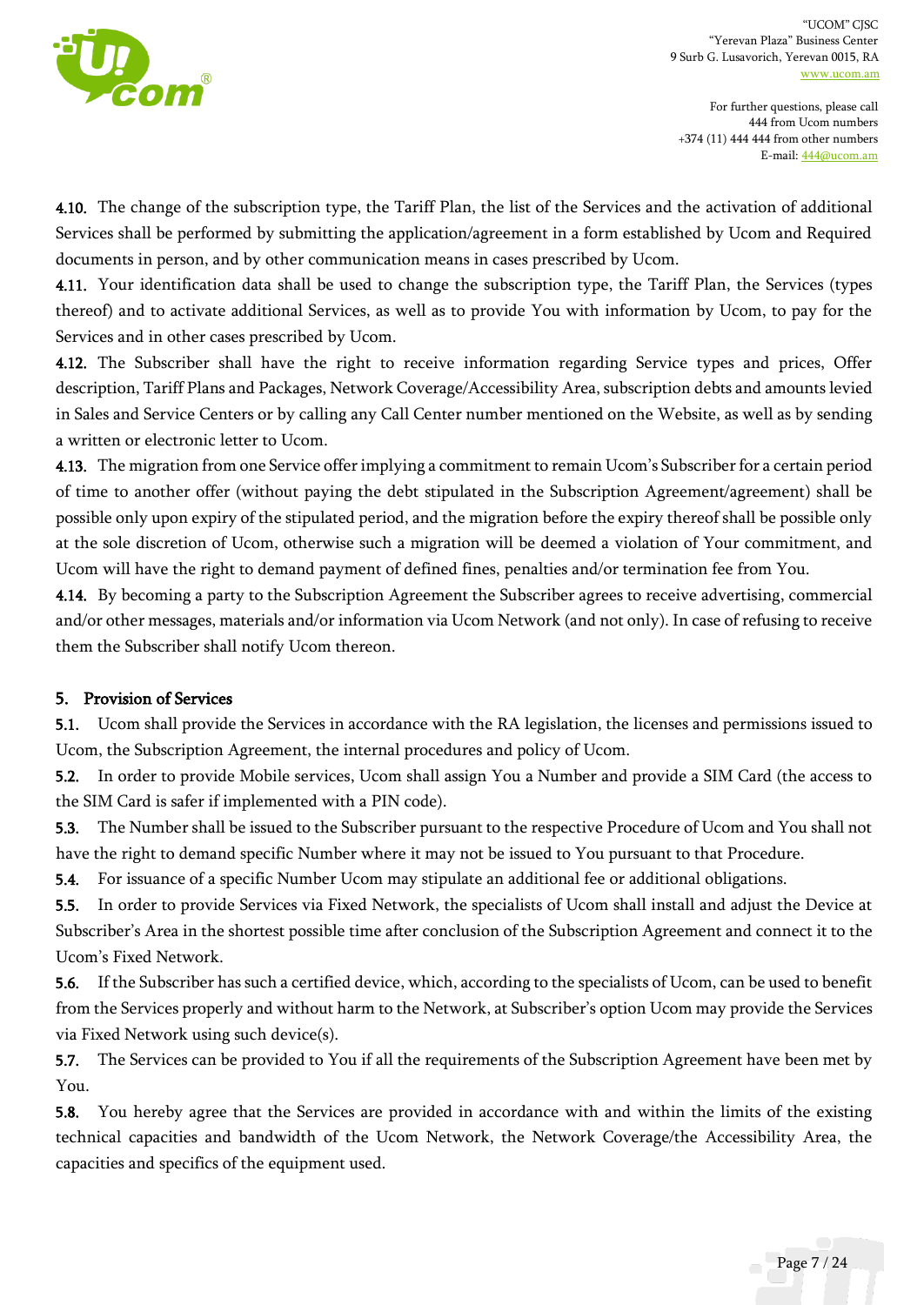

For further questions, please call 444 from Ucom numbers +374 (11) 444 444 from other numbers E-mail[: 444@ucom.am](mailto:444@ucom.am)

5.9. The information regarding the technical capacities of the Ucom's Network, the Network Coverage/Accessibility Area and the updates thereof shall be made available to the Subscriber through the Ucom's website, Sales and Service Centers, as well as Call Center.

5.10. Your use of the Mobile services is not restricted to any specific area within the Network Coverage, unless otherwise prescribed by Ucom or arising from the nature of the Services.

5.11. You agree and accept that Ucom undertakes all reasonable measures to ensure proper and smooth provision of the Services and the access of the Subscriber to the Service and Ucom Network, however, the obligation of Ucom to ensure proper and smooth provision of the Services is solely an obligation to use best efforts.

5.12. You agree and accept that the possibility of using and/or having access to the Services or the quality of the Services may depend on below-mentioned certain circumstances and factors, which may result in interruptions of the Service provided to You, quality degradations, speed fluctuations or other failures, which are beyond the control of Ucom. Such circumstances and factors shall be:

5.12.1. unfavourable working conditions (humidity level, very high or low temperature not envisaged for the normal operation of the equipment, etc.);

5.12.2. the quality, capacities and specifics, technical problems or wrong adjustments of Your equipment (operating systems that are incompatible with the Service provided to You, viruses, etc.);

5.12.3. the quality, specifics and capacities of the networks and equipment of other operators, including international operators, the restrictions, outages, malfunctions in the network thereof, working regime thereof, network or site outages or malfunctions;

5.12.4. for the Services provided via Mobile Network and Television and Radio Programmes - weather conditions and atmospheric phenomena, electromagnetic disturbances of radiofrequencies, impact of factors restricting radio wave accessibility, the distance between the site and equipment of Ucom and Your equipment (handset, modem and other equipment used to benefit from the Services), specifics of the local relief, expansion of radio waves and existence of other sources of failures, interferences, circumstances hindering normal operation of the radio equipment, technical capacities and specifics of Your equipment, the place where the Services are used (an out of coverage area, underground areas, an area in the vicinity of buildings, tunnels, basements and other underground areas) and the time (the hours of maximum load of the Ucom Network, the number of simultaneous users in the given place);

5.12.5. force majeure (inundations, earthquakes, war, decisions of the state authorities, power failures, epidemics, etc.)

5.12.6. or other similar circumstances.

5.13. Ucom shall be obliged to recover the Service(s) provided to the Subscriber within 48 hours after the elimination of the reason for interruption.

5.14. Prior to subscribing to the Services and benefiting therefrom for Your needs it is important to know that Ucom does not guarantee:

5.14.1. information exchange with such nodes or servers, which are temporarily or permanently inaccessible through the internet;

5.14.2. absence of interruptions, errors, speed and quality degradations, fluctuations and other failures and outages during the provision of Services, as well as the ongoing availability of the Service;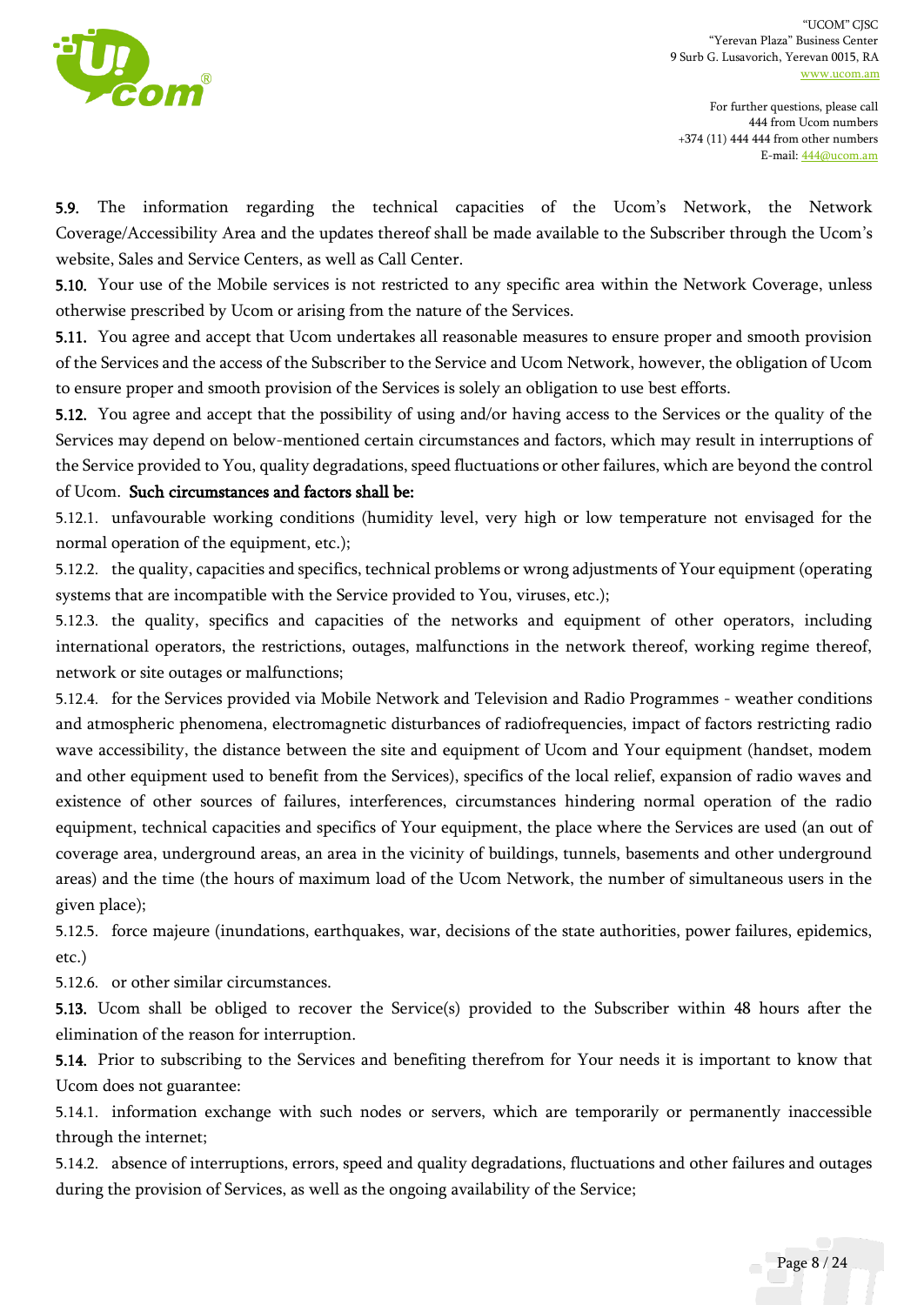

5.14.3. establishment of connection with the Ucom Network with a previously announced maximum theoretical or average speed.

5.15. In order to ensure the smooth operation, security of the Ucom Network and the quality of the Service, to equally distribute the capacities, to reduce the overload on any specific site of the Mobile Network, as well as to ensure the accessibility of the Services, Ucom shall by itself stipulate the necessary technical means, this also including the right of Ucom to undertake measures adequate to the situation, to apply Service volume and/or speed limitations and to establish priorities at discretion thereof.

5.16. For Your convenience Ucom will not terminate the session of the Service provided to You at the moment (call, SMS, GPRS) if You reach the limit of Your positive balance (monthly fee) or negative balance, for which the respective amount will be charged.

### 6. Use of Services

6.1. The equipment used by You shall be certified, shall be compatible with the Ucom Network, the Services and the SIM Card and shall meet the requirements of the RA laws.

6.2. You shall not be entitled to:

6.2.1. use the Service in any manner which may affect safe and smooth operation of the electronic communication networks or equipment of Ucom and/or other operators;

6.2.2. offer/provide the Services provided to You to third persons on a paid basis or free of charge;

6.2.3. use the Services to provide electronic communication services, to send advertising, informational messages or other types of bulk messaging, to conduct voting, quizzes, surveys, contests, researches, auctions, lotteries, campaigns and any similar actions aimed at pursuing profit or dissemination of ideas or ads without the prior written approval of Ucom.

6.3. You shall have the right to demand from Ucom's Sales and Service Center(s) detailed information on Your Telephony Services incoming and outgoing calls and outgoing short messages (no information shall be provided on incoming short messages) for the period of twelve (12) months preceding the date of request, in the form of Bill excerpt or in other form acceptable for Ucom, where the calls and short messages have been rated and have caused Service charges for You. You shall be provided Bill itemizations for other Services provided to You (which have caused charges for You) for not more than six (6) months preceding the date of receipt of a relevant request by Ucom. Ucom shall be entitled to charge You for providing Bill excerpt and itemizations.

6.4. Ucom shall not provide You with information on the content of short messages sent or received by You.

## 6.5. You shall:

6.5.1. use the Services in accordance with the RA legislation, the Subscription Agreement and other rules and conditions prescribed by Ucom without violating the rights and interests of Ucom, other Subscribers and third persons;

6.5.2. not use the Services to transfer outgoing Traffic from other operators and networks, as well as for such purposes that contradict the interests of the state, universal moral norms and the public order;

6.5.3. not carry out actions aimed at undermining the normal operation of the Ucom Network or changing the settings of the Ucom Network or the equipment or the software;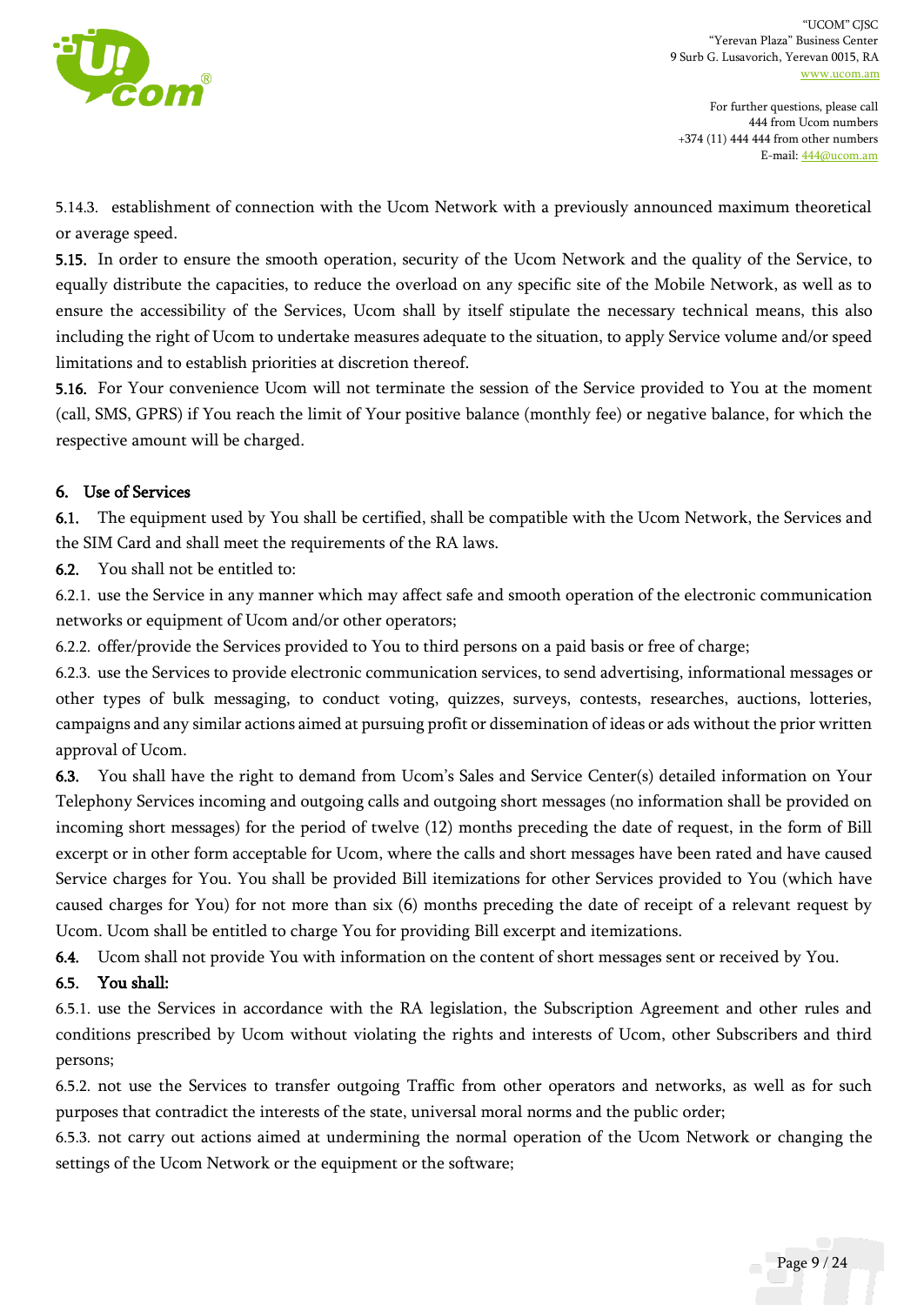

For further questions, please call 444 from Ucom numbers +374 (11) 444 444 from other numbers E-mail[: 444@ucom.am](mailto:444@ucom.am)

6.5.4. use the Services solely for the purpose it is provided to You and not use the Mobile services for providing/receiving fixed telephony services and vice versa by applying different technical solutions (irrespective of the technology applied);

6.5.5. not carry out actions in order to receive unauthorised access and to use such an access;

6.5.6. not transfer information via Ucom Network or carry out actions that may create an unjustifiable high load on the Ucom Network or the equipment;

6.5.7. observe the rules for the use of any technical or informational resources;

6.5.8. not falsify Your own IP address, as well as other IP addresses used in other network protocols and the internet when transferring data.

6.6. In case of delivery of viral codes and/or spamming from Your terminal equipment it will be considered that the damage has been caused in the result of Your action or inaction.

### 7. Use and maintenance of the Device, SIM Card and other equipment

7.1. The delivery and acceptance of the Device between Ucom and the Subscriber shall be implemented on the basis of a relevant act (hereinafter referred to as the "Delivery and Acceptance Act") which shall constitute the inseparable and integral part of the Subscription Agreement.

7.2. Except for the case prescribed by the point 5.6 of these Terms, the Devices provided by Ucom together with the equipment, cables added (modified, repaired) by Ucom shall be deemed the property of Ucom, and the Subscriber may not modify them, transfer (provide) them to any third person on paid basis or free of charge, unless otherwise agreed in writing by Ucom and the Subscriber.

7.3. The risk of misuse, accidental loss, damage or theft of the Device is transferred to the Subscriber upon signing the Delivery and Acceptance Act and thereon the Subscriber shall be responsible for the Device.

7.4. The installation, adjustment and relocation of the Device shall be carried out by Ucom, unless otherwise prescribed by Ucom.

#### 7.5. The Subscriber shall:

7.5.1. not use the equipment, SIM Card and Device provided by Ucom together with other incompatible equipment or in other way that may harm Ucom and/or other operators' electronic communication networks or equipment or affect the operation thereof;

7.5.2. handle the Device with due care, keep it in proper and working condition;

7.5.3. use the Device only in the place where it has been installed and adjusted by the specialists of Ucom and not relocate the Device without the permission of Ucom;

7.5.4. not repair the Device without the written consent of Ucom;

7.5.5. in case of loss, theft of the Device or the Equipment or damage caused thereto by You or third person, notify Ucom not later than within three (3) days (by submitting the documents required by Ucom), otherwise, You may not ask for reducing the monthly fee in the amount of fees corresponding to the number of those days;

7.5.6. upon receiving the request to return the equipment, Device and/or SIM Card provided by Ucom, not use it/them and return it/them to Ucom;

7.5.7. refrain from improper, unauthorised use and misuse of the SIM Card, the equipment and the Device provided by Ucom and not allow the use thereof by unauthorised persons;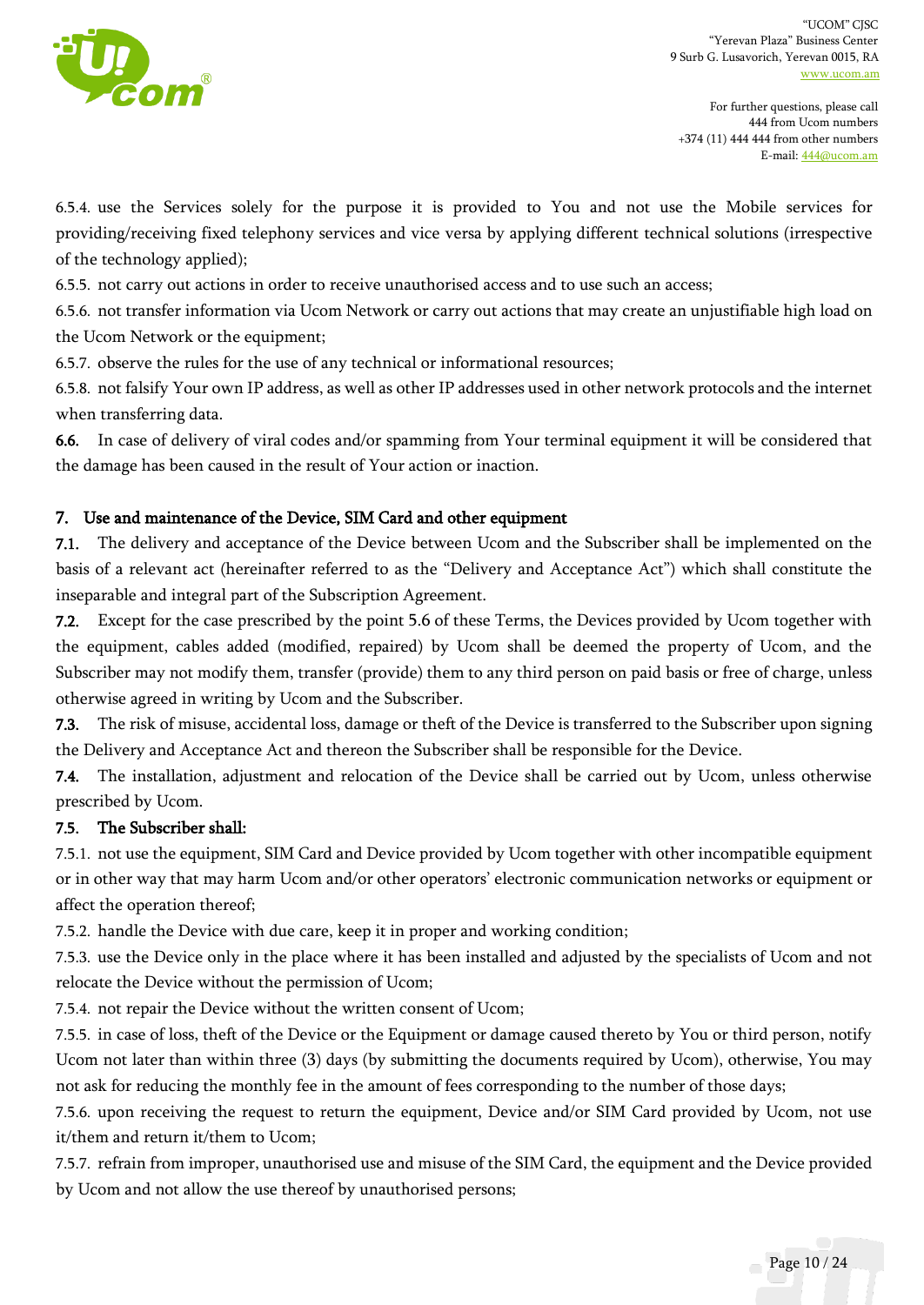

For further questions, please call 444 from Ucom numbers +374 (11) 444 444 from other numbers E-mail[: 444@ucom.am](mailto:444@ucom.am)

7.5.8. in case of termination of the Subscription Agreement (irrespective of termination reasons) or in case of termination of provision of certain Service(s), return the Devices in operable condition (taking into account the normal depreciation thereof) to Ucom within fifteen (15) days, creating possibility for the specialists of Ucom to dismantle the Device(s) or dismantling them by independently.

7.6. Should the Subscriber fail to return the Device(s) within the fifteen (15)-day period set forth in point 7.5.8 hereof, Ucom shall have the right to demand the Device(s) from the Subscriber or payment of the price of the Device(s) published on the Website.

7.7. Ucom shall be obliged to replace the Device provided to the Subscriber with a new one free of charge in the shortest possible time, if the device has been found to have a workmanship defect.

7.8. The equipment necessary to access the Mobile services shall be purchased by You, at Your own expense and discretion, and You shall be responsible for the installation, adjustment and proper operation thereof, unless otherwise prescribed by Ucom.

7.9. In case of certain Services Ucom may offer Equipment on special conditions, including with a commitment to remain Ucom Subscriber for a certain period of time or with other commitment prescribed by Ucom. Ucom may also offer equipment by the right of use or on other grounds.

7.10. Unless the Equipment belongs to You by right of property, You shall not have the right to assign, sell, lease or otherwise transfer the Equipment to any other person or modify the Equipment, as well as You shall be obliged to immediately pay Ucom the price of the Equipment in case of damage, loss or theft thereof.

7.11. Ucom shall be the sole owner of the SIM Card provided to You, except for the information contained thereon which shall be Your property.

7.12. Upon delivery of the SIM Card to You the risks of damage, normal depreciation, loss, theft and unauthorised use thereof shall be transferred to You.

7.13. Ucom shall be obliged to, on the basis of the Subscriber's Application, replace free of charge (in the shortest possible time) a SIM Card which is proved to have a workmanship defect. In other cases Ucom may charge additional fee from You for SIM Card re-issuance and/or replacement.

7.14. You shall not be entitled to assign, sell, lease or otherwise transfer the SIM Card to third person, or damage or destroy the SIM Card.

7.15. Any attempt to duplicate the technical identification data registered on the SIM Card shall be forbidden, and You shall be held liable for it as prescribed by RA legislation.

7.16. Ucom shall be entitled to provide the SIM Card and/or the Number assigned thereto to another person upon termination of the Subscription Agreement or within another term defined by RA legislation.

7.17. Due to technical necessity and in other cases Ucom shall be entitled to change the Number or the SIM Card assigned to You with a prior notice.

7.18. In order to suspend Your Services in case of loss or theft of the SIM Card or the Equipment, You shall be obliged to immediately notify Ucom thereon.

## 8. Prices and Charges

8.1. Ucom shall independently stipulate and be entitled to unilaterally change the prices of the Service in accordance with point 17.7 of these Terms.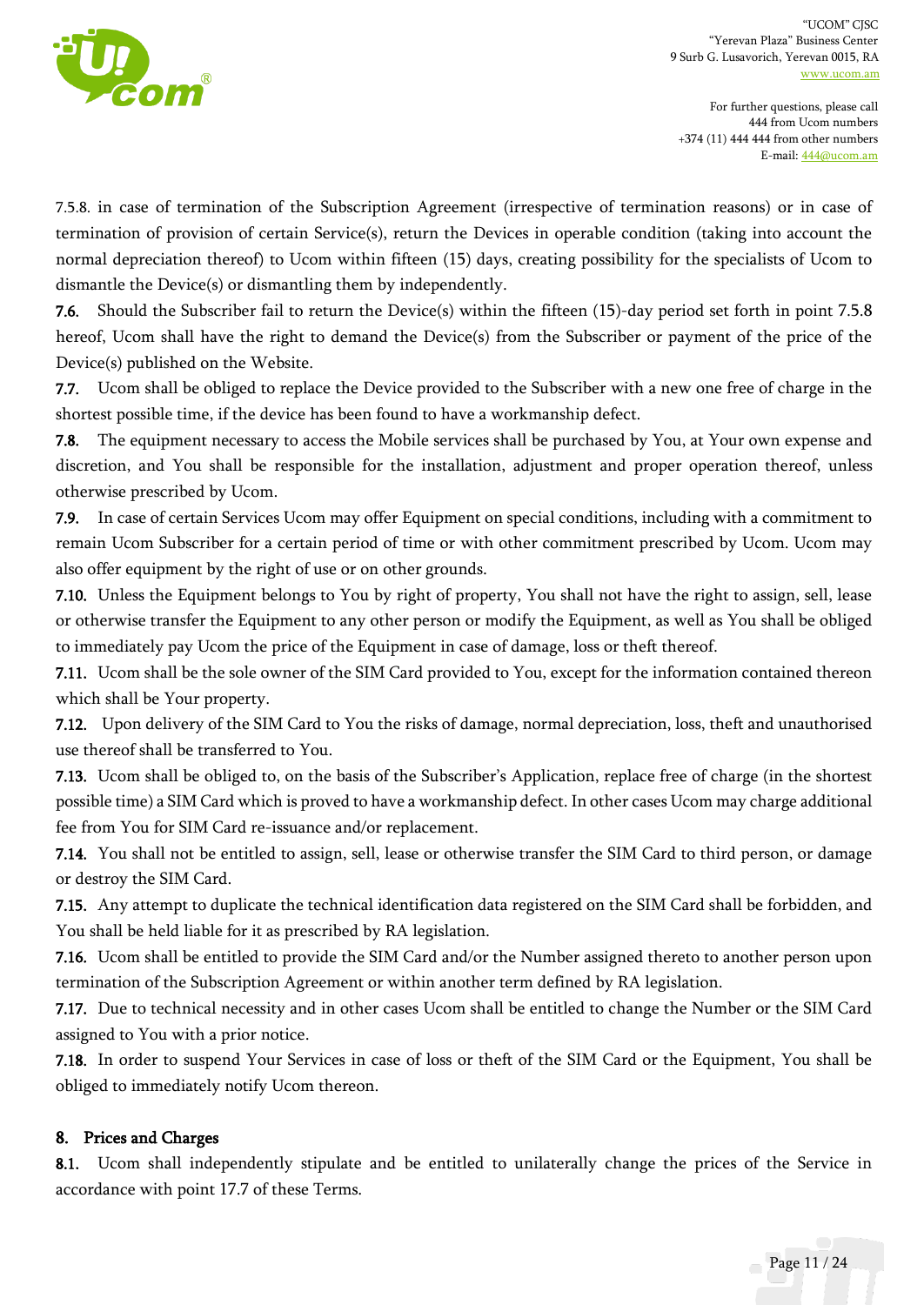

For further questions, please call 444 from Ucom numbers +374 (11) 444 444 from other numbers E-mail[: 444@ucom.am](mailto:444@ucom.am)

8.2. Ucom shall be entitled to charge fees (penalties) for restoring the restricted or suspended Services, for reactivating the SIM Card or mantling again the dismantled cables and the Device.

8.3. Costs arising from use of the extra services provided through the Services and the SIM Card shall be borne by You.

8.4. Amounts charged for the Services provided and the volumes of the Services provided shall be calculated on the basis of data of Ucom Billing System or data submitted by other operators and service providers (e.g. when providing roaming Services).

8.5. In case of a dispute with regard to the volume of the Services provided, calculations shall be made on the basis of data of Ucom Billing System, and for certain Services — on the basis of data submitted by other operators and service providers.

8.6. Telephony Services shall be charged in an amount equal to the monthly or daily fee corresponding to the Tariff Plan or Offer Description and/or based on the call duration, the quantity of inquiries made by You, the quantity of activated and/or used Services, the quantity and/or volume of the received, transferred, sent, processed and/or saved information, according to the tariffication unit, as well as based on other parameters prescribed by the RA legislation and/or Ucom.

8.7. Call duration shall be calculated starting from the first second the called person answers the call until the moment the call is ended by the calling or called person or Your equipment is disconnected, unless otherwise prescribed by Ucom for certain Services.

8.8. The call shall be deemed answered, and the calculation of the call duration and relevant charges shall be made also in case of the answer/signal of the following equipment:

8.8.1. data transfer equipment (e.g. modem, facsimile machine and any other equipment operating in "automatic information receipt" mode), or other equipment of the Subscriber ensuring or imitating the possibility of data transfer in case of absence of the called person;

8.8.2. Subscriber's equipment, answering machine, voice mail.

8.9. Internet Services shall be charged in accordance with Your chosen Tariff Plan or Offer Description (in accordance with monthly fee, daily fee and/or volume used (bytes)), or as prescribed by the Subscription Agreement. 8.10. Taking into account the technical specifications of operation of the Network, Ucom shall be entitled to stipulate a maximum duration of one uninterrupted or activated, but unused session (phone call, video call, internet session, etc.).

8.11. If You use the Service (roaming, international outcoming services, etc.) payments for which are not visible in the Ucom Billing System at the given moment (because of technical or number of other specifics) such Services shall be billed to You once they are visible (calculated) in the Billing System, and You shall pay the bills immediately (even if the Subscription Agreement has been terminated).

8.12. In case of loss, theft or damage for other reasons (not in the result of the actions of Ucom) of the Device provided under the Subscription Agreement, a new Device may be provided only if the Subscriber compensates Ucom for such Device, but not later than within ten (10) days upon such request from Ucom submitted to You.

8.13. Ucom shall be entitled to:

8.13.1. claim payment for removal of faults and errors hindering the proper provision of the Services (including changed cables, equipment) where such faults or errors are due to the actions and/or inaction of the Subscriber;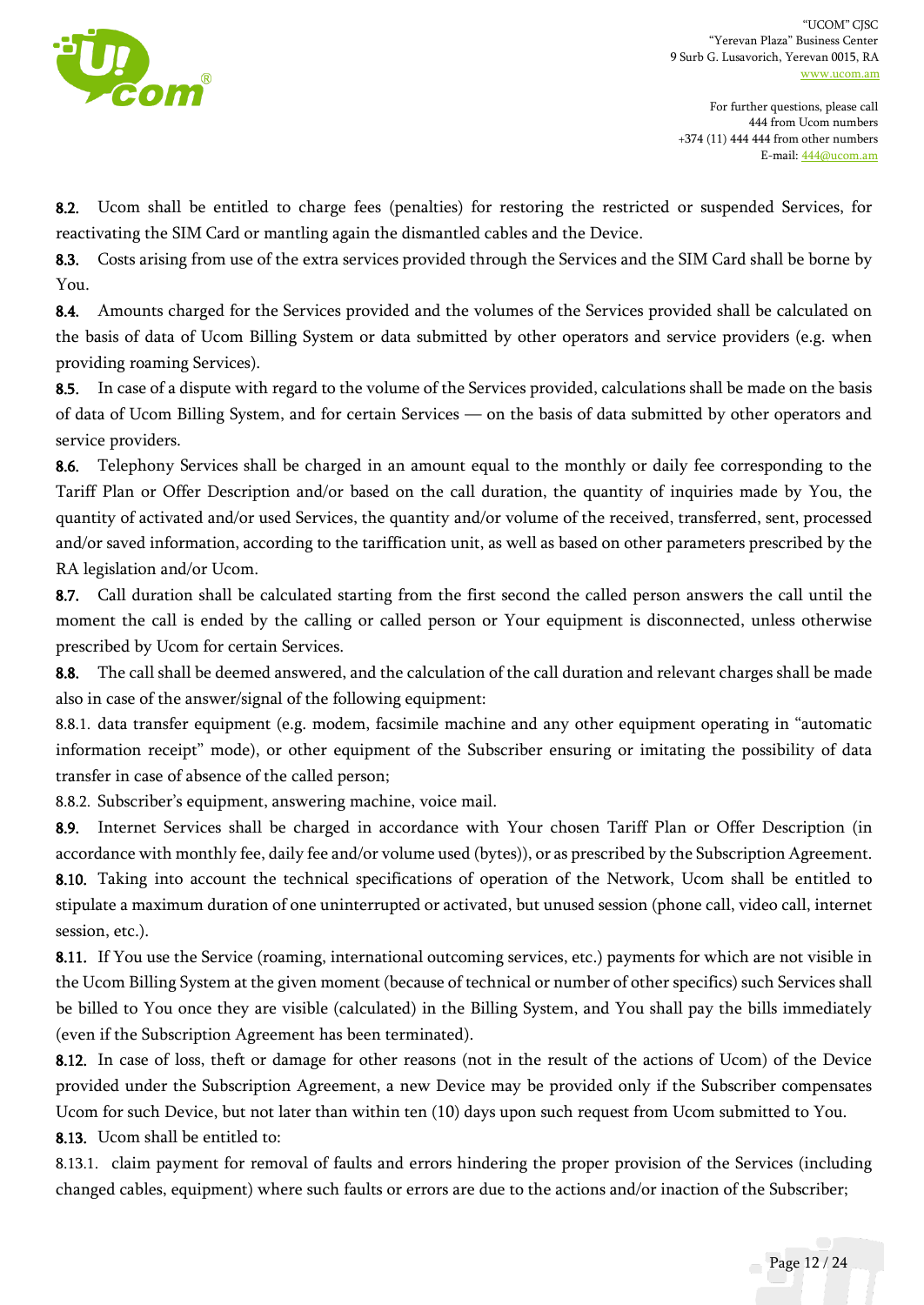

8.13.2. charge the Subscriber for provision of extra (additional) services;

8.13.3. claim connection fee from the Subscriber in order to carry out cable laying works at the Subscriber's Area with the view of connecting to the Ucom Network (if, for example, the quantity of the cables (materials) used by the specialists of Ucom and the volume of the works performed exceed the norms stipulated by Ucom), where it has been agreed with the Subscriber in advance.

8.14. Ucom may define and publish other procedure and conditions for calculation and charging of the Service provided.

#### 9. Payment Terms and Payments

9.1. Service payments, as a rule, (unless otherwise prescribed by the Subscription Agreement) shall be stipulated and calculated on monthly basis.

9.2. Prepayment or post-payment and/or (post-payment) monthly subscription payment system shall be established for the Service (in accordance with the subscription type).

9.3. In case of delay in paying for the Services in full or in part, non-performance of the payment or other unfulfilled financial obligations towards Ucom, the latter shall be entitled to deduct/charge the debt amount from the Subscriber's pledged monetary funds or bank guarantee and/or prepayment amount and/or levy execution upon the collateral.

9.4. The amount of the subscription fee may be a fixed amount or may depend on the quantity of the Services, lines or Numbers activated under the Subscriber's Account.

9.5. Based on the Service Offer and the Tariff Plan, the subscription fee may or may not be deduced for the Services used.

9.6. The subscription fee (monthly fee) shall be calculated and charged upon activation of the Service until its full suspension, unless otherwise prescribed by Ucom.

9.7. You shall pay the subscription fee even if You have not used the Service for whatever reason (unless You have terminated the Subscription Agreement in the prescribed manner).

9.8. Based on the Service Offer and the Tariff Plan, the Billing Day may be the last day of each month, another day set by Ucom or the same day of each month corresponding to the date of Service activation for each Subscriber. In the above-mentioned case, where the Services are activated during the period from 29 to 31 of the month, the 28th of each month shall be deemed a Billing Day.

9.9. Ucom shall be entitled to, at its sole discretion, stipulate a credit limit (maximum negative Balance within the limits of which You can use the Services) and other limitation with regard to use of the Services.

9.10. The credit limit, based on the chosen Tariff Plan, the list and volume of the Services, shall be established and changed at the discretion of Ucom, taking into consideration Your payment history, Your credit history, solvency, volumes and turnover of Your business, reliability and other similar circumstances.

9.11. Where during the month You reach Your credit limit, You may continue to use Ucom Services, if You pay the existing debt in full, as well as perform additional recharge.

9.12. In case of failures of the Billing System and performance of Maintenance Works, charges for the Services used by Subscribers, including when in roaming, shall not be logged by the Billing System in real time, and Subscribers of monthly and post-payment subscription system may exceed the credit limit thereof, and the Subscribers of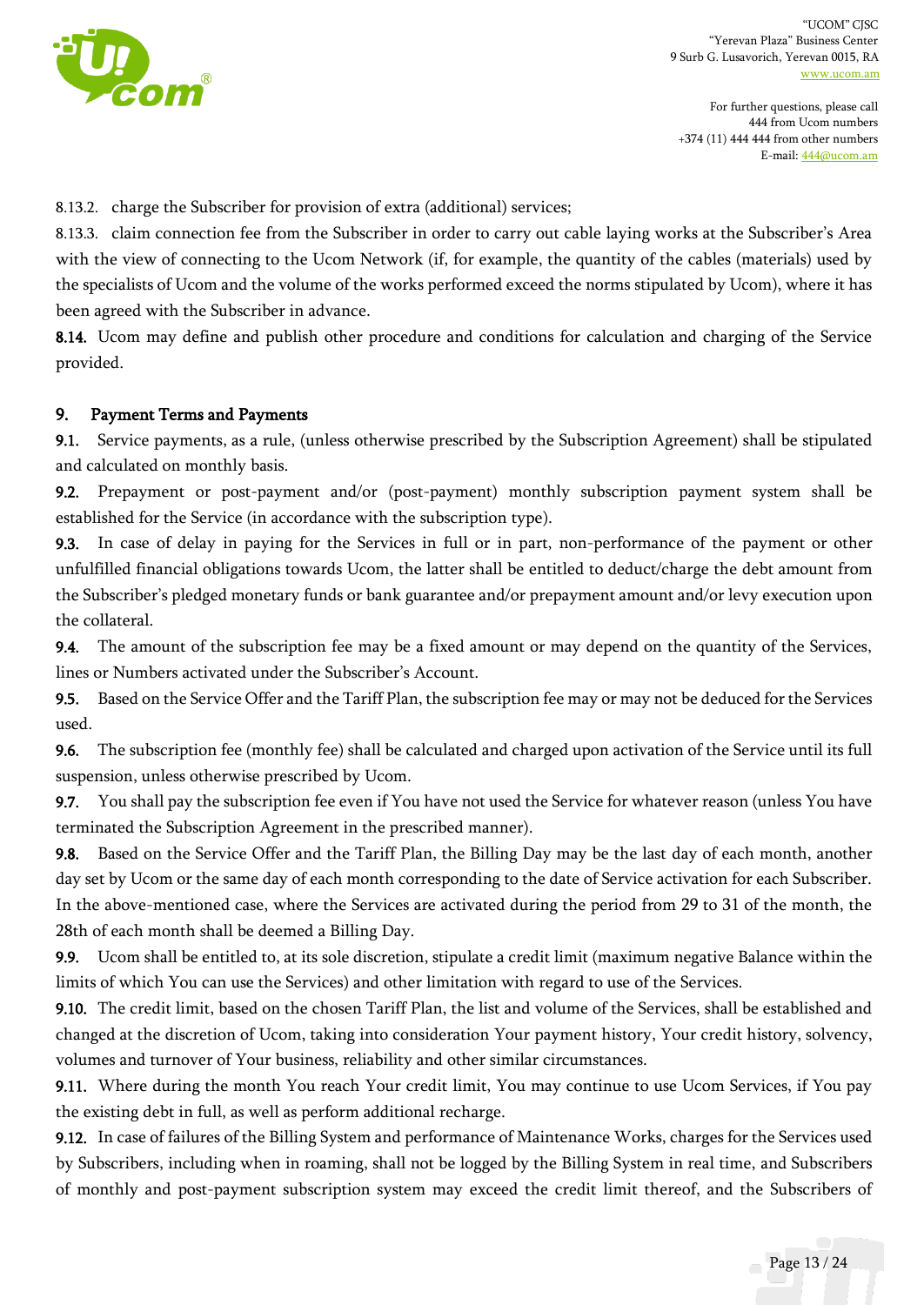

For further questions, please call 444 from Ucom numbers +374 (11) 444 444 from other numbers E-mail[: 444@ucom.am](mailto:444@ucom.am)

prepayment system may spend more than the actual Balance thereof. In such cases, when checking the Account the Subscribers cannot see the latest updates of the Balance, which shall not be a basis for failing to pay the amount calculated for the Services used.

#### 9.13. Prepayment system

9.13.1. You shall have the right to use the Services within the limits of Your Balance and the time limits set by Ucom. The charges for the Services provided shall be deducted directly from Your Balance.

#### 9.14. Monthly subscription system

9.14.1. In case of monthly subscription system a monthly subscription fee (monthly fee) shall be defined, which the Subscriber shall pay on a monthly basis irrespective of whether the Subscriber has used Service(s) during the given month.

9.14.2. In case of monthly subscription system, a prepayment paid when subscribing to the Services may be defined, which may or may not be deducted from the amount payable for the next month.

9.14.3. If You already have at least one (1) month's outstanding debt, in order to reactivate the Service provided to You and use the Services again, You will have to fully pay the outstanding debt for the previous month(s) and the monthly fee for the current month, unless otherwise prescribed by Ucom.

9.14.4. In case of activation of paid Services, such Services will be charged together with the monthly fee and according to the same rules, or from prepayment made by You, unless otherwise prescribed by Ucom.

9.14.5. In case of monthly subscription system, the payment shall be performed on a monthly basis during the period calculated from the Billing Day or on the day defined by Your Subscription Agreement or the bill presented to You. Furthermore, each month the monthly fee for the given month and the negative Balance of the previous month (if any) shall be paid.

### 9.15. Post-payment monthly and post-payment subscription system

9.15.1. In case of post-payment monthly and post-payment subscription system, You shall perform the payment after receiving the Services in the reporting month, as prescribed in the Offer and/or the Tariff Plan and/or based on the quantity of the used Services.

9.15.2. In case of post-payment monthly and post-payment subscription system, You shall perform the payments within the term defined in Your Subscription Agreement or the bill presented to You. Furthermore, each month the monthly fee for the previous month, where provided for, and the negative Balance of the previous month shall be paid.

9.15.3. Corporate Subscribers shall be responsible to Ucom for their employees in the case those employees use the Services under the corporate Tariff Plan/Package of the Subscriber, unless otherwise prescribed by Ucom.

9.16. Where You reach the credit limit stipulated by Ucom, Ucom shall have the right to restrict or suspend the provision of Services and/or present an extra bill for the Services actually provided to You, which shall be paid within the term specified in the bill.

9.17. Based on the Service Offer and type, You may perform the payment by cash, via scratch card, bank transfer, terminals, bank payment cards, online and/or through other means acceptable for Ucom.

9.18. Where several Subscription Agreements have been concluded between You and Ucom or several Accounts or Numbers have been assigned under the same Subscription Agreement, Ucom shall have the right to offset or transfer the unused monetary means received for one Subscription Agreement, Account or Number for the payment of the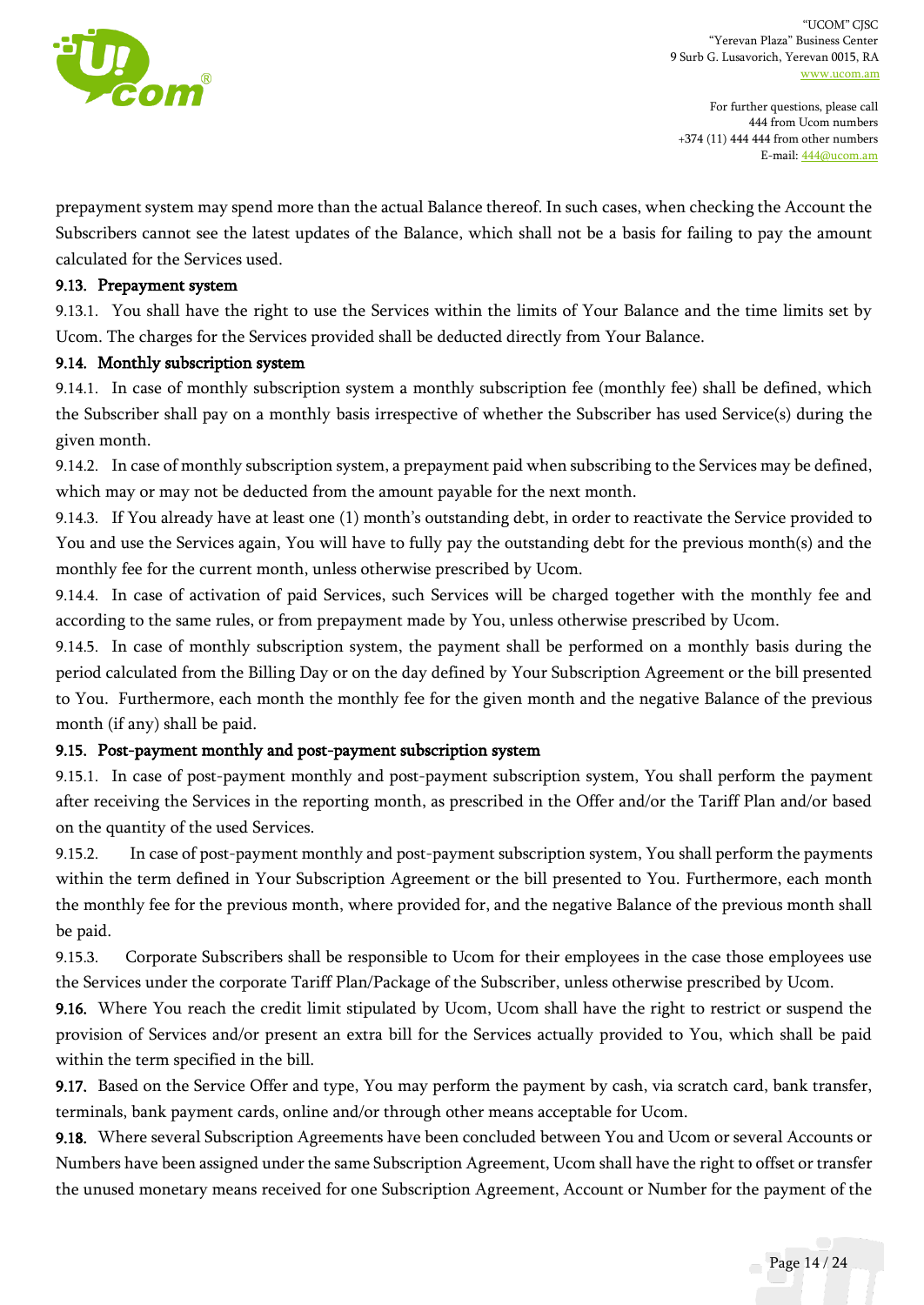

debt accumulated under another Subscription Agreement, Account or Number, in case of which the amount left after full payment of the debt shall remain on the Subscriber's Account.

9.19. Except for prepayment system, in case of other payment systems Your bill for each month shall be prepared and sent to Ucom Sales and Service Centers within ten (10) days from the Billing Day, unless otherwise prescribed by Ucom.

9.20. At Your option the bill may be sent by e-mail or through postal delivery service. Ucom shall have the right to charge You for postal delivery services, as well as for provision of the copy of Your bill.

9.21. The bill (Account excerpt) presented by Ucom shall be deemed a proof of the Services provided and the volume thereof.

9.22. In any case You shall be obliged to personally check Your monthly debt and be responsible for payment thereof in a timely manner, irrespective of the payment means, the fact of receiving the bill or having any objections thereto. Non-receipt or receipt of the bill with delay may not be considered a basis for non-performance of the payments.

9.23. You may dispute or submit objections with respect to the bill presented by Ucom before the specified payment due date, otherwise, the debt (calculated payment) specified (calculated) in the presented bill will be deemed explicitly accepted by You.

9.24. Non-payment of the bill shall not be deemed a submission of objections with respect thereto.

9.25. You may submit Your objections with respect to the bill in writing or by e-mail or by calling Call Center.

9.26. The Subscriber shall pay for the Services provided via Fixed Network on a monthly basis, unless otherwise prescribed by the description of the Tariff Plan/Package, until the 15th day of the month following the provision of the Services, and for Mobile services – until the 20th day of the following month.

9.27. The payment shall be deemed performed upon entry of the payment in Ucom Billing System.

9.28. In case the payment is not performed in a timely manner, Ucom shall have the right to impose a penalty of 0.1 (zero point one) percent of the due amount for each day of delay starting from the  $12<sup>th</sup>$  day following the payment due date specified in the bill, within the frameworks set by RA legislation, unless otherwise prescribed by Ucom.

9.29. When performing the payment You shall clearly indicate the Number and/or Account number and/or Application number for which the payment is performed.

9.30. Any person performing a payment instead of the Subscriber, shall be deemed duly authorised by and acting on behalf of the Subscriber with regard to performance of payments.

9.31. You hereby explicitly agree that Ucom may correct wrong payments, including transfer of a wrong payment from Your Account to the correct addressee.

9.32. Any wrong payment performed by You to the wrong Account shall be subject to correction by Ucom within the bounds of reasonable possibility, and Ucom shall bear no responsibility for the losses incurred by You.

9.33. In the event that the Subscriber or a third party transferred an incorrect (extra) amount to the Subscriber's Account, in order to return this amount, the latter must contact the bank or the payment and settlement authority through which the transfer had been made.

9.34. In case of monthly and post-payment subscription systems, in case payment is made to the Subscriber's Account from abroad (also wrongly transferred amount), the Subscription Agreement is terminated or in other cases, Ucom shall have the right not to refund the amount available on the Subscriber's Account fully or in the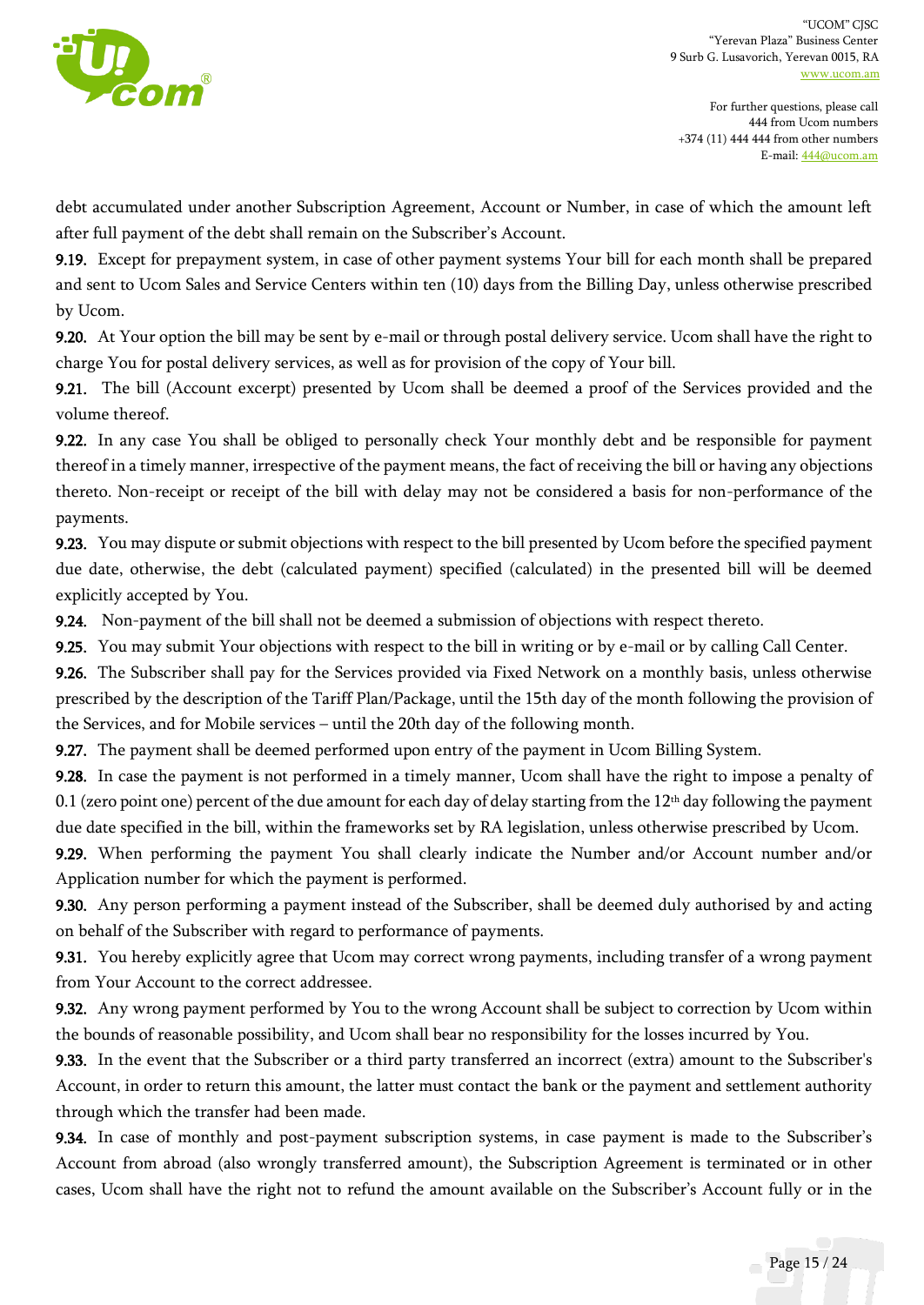

amount equal to the sum of all payments to the Subscriber or the person having transferred the amount, where Ucom with regard to that transfer finds an action forbidden by legislation.

9.35. You hereby agree that where in the result of Your failure to pay the Ucom bills in a due manner Ucom files application for collecting such late payments under judicial procedure, Ucom shall obtain the right to concurrently at its discretion calculate the penalty with regard to You in accordance with the below presented formula, which You shall be obliged to pay upon the first request of Ucom:

 $I = D_p x I_b + D_p x I_b x C_c$ 

Where:

I is a penalty interest rate calculated in accordance with this point;

 $D<sub>p</sub>$  is a capital (principal) amount of Your debt;

I<sup>b</sup> is a base interest rate provided for by this point which constitutes 21%;

Cc is a correction coefficient which, besides as provided for by this point, is quotient of the total (dividend) of

all other fines and penalties calculated in respect of You and capital (principal) amount (divider) of Your debt. 9.36. By subscribing to Ucom services You hereby accept and agree, that

9.36.1. Ucom shall have the right to nullify Your Balance as prescribed thereby without any notice to You, where You fail to use it within the defined time limit.

9.36.2. You can not cash out the amount on Your Account (positive balance).

### 10. Suspension, restriction

10.1. Ucom shall be entitled to with prior notice to You (and without notice in cases specified in point 10.11 and 10.12) restrict or suspend the Services provided to You, where:

10.1.1. You use uncertified equipment;

10.1.2. You have connected such equipment to the public electronic communication network that are incompatible or interfere with the public electronic communication network or hinder use of public electronic communication services by other users;

10.1.3. You have violated any of the terms of the Subscription Agreement;

10.1.4. You have used the Services improperly or unlawfully;

10.1.5. You have failed to pay for the Services provided in a timely manner or in full or recharge the Account, including all applicable fines, penalties and other amounts defined by the Subscription Agreement;

10.1.6. You have submitted wrong or incomplete information or documents when subscribing to the Services, or otherwise haven't met the conditions of subscription;

10.1.7. Ucom has detected dubious Traffic (facts or substantiated doubts regarding attempt to disseminate viral codes or spam, etc.);

10.1.8. in order to carry out Maintenance Works;

10.1.9. provision of the Services is (may be) in breach of third person's rights.

10.2. In cases provided for in the points 10.1.1. and 10.1.2. of these Terms Ucom shall be entitled to, without notice to You, restrict or suspend the Services provided to You.

10.3. During the restriction of the Service Ucom shall be entitled to:

10.3.1. deactivate the Services (e.g. incoming and outgoing calls) in part or in full;

10.3.2. dismantle cables and Devices thereof.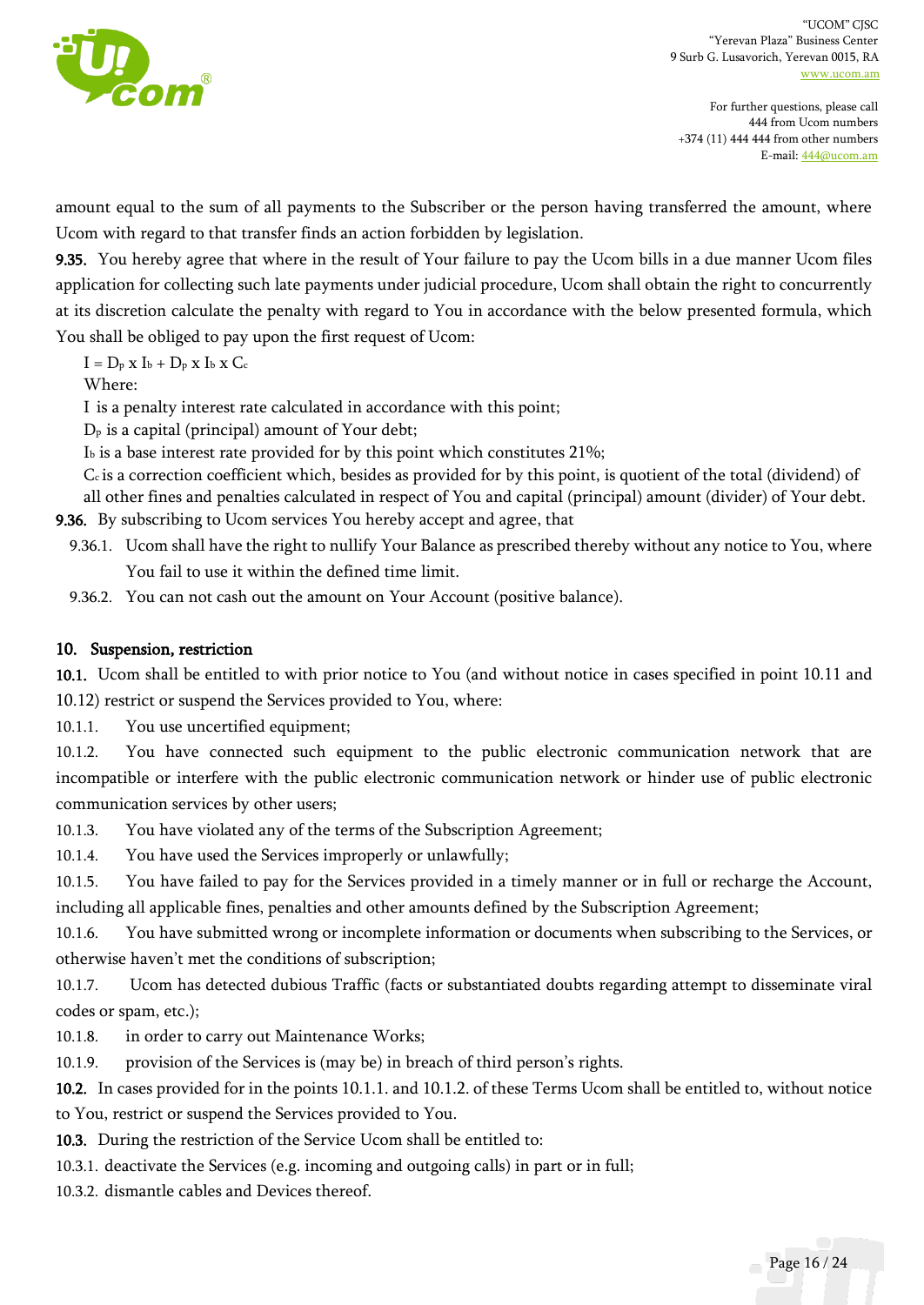

For further questions, please call 444 from Ucom numbers +374 (11) 444 444 from other numbers E-mail[: 444@ucom.am](mailto:444@ucom.am)

10.4. The procedure and terms for suspension or restriction may depend on the Service Offer and the Tariff Plan.

10.5. After removing the bases for suspension or restriction or expiry of the suspension or restriction term, the Services shall be reactivated without prior notice to You.

10.6. In case of suspension or restriction the Services may be reactivated, if You pay all debts, fines, penalties and other amounts prescribed by the Subscription Agreement, as well as all the costs incurred by Ucom with respect to the collection of the said payments, unless otherwise prescribed by Ucom.

10.7. The restriction of the Service shall not release You from the obligation to pay the monthly service fee and other accumulated debts.

10.8. During the entire period of suspension or restriction all Your non-fulfilled obligations shall be fulfilled as prescribed by the Subscription Agreement.

10.9. If You are a user of more than one Account or Service, and if You are in debt to Ucom with regard to any Account belonging to You or Service, Ucom shall be entitled to suspend or restrict all Services (Numbers) provided to You and all Accounts assigned to You until full payment of the debt.

10.10. During the suspension and/or restriction period Ucom may charge You for certain Services, which You do not wish to suspend, including for the high-speed internet volume provided to You, based on the Offer Description and the Tariff Plan.

10.11. For security reasons Ucom shall be entitled to restrict or suspend provision of the Service with prior notice to You or ask You to temporarily stop using the Service, which, unless observed by You, may entail responsibility for You.

10.12. Once per calendar year You shall have the right to free of charge suspend the Services provided via Fixed Network for a period of minimum ten days and maximum two months, by filing a respective application with Ucom and paying for the Services provided to You up to that day.

10.13.If You wish to temporarily suspend the Services provided to You for more than two months, You shall fully pay the existing debt and/or return the Device to Ucom and pay the fee prescribed by Ucom after filing the respective application.

10.14.Where You have concluded a Subscription Agreement (Contract) with a commitment to remain Ucom Subscriber for a definite period of time, then in case of suspension of the Service at Your discretion, the suspension period shall not be included in the calculation of the above-mentioned term, and the term of Your commitment to remain a Subscriber shall be extended in accordance with the suspension period.

10.15. During the suspension/restriction of the Services Your positive Account Balance, bonuses, automatically generated offers and other benefits may be nullified based on the Service Offer and the Tariff Plan/Package.

10.16. Ucom shall be the one to stipulate the quantity and duration of Service suspensions (implemented at the Subscriber's initiative).

## 11. Liability

11.1. The Subscriber shall guarantee that he/she has relevant competence for allowing works on laying cables and installing Devices necessary for the provision of Services in the Area. Subscriber shall within the period of ten days compensate Ucom for all losses incurred by Ucom with respect to all claims filed by third persons with regard to the specified herein.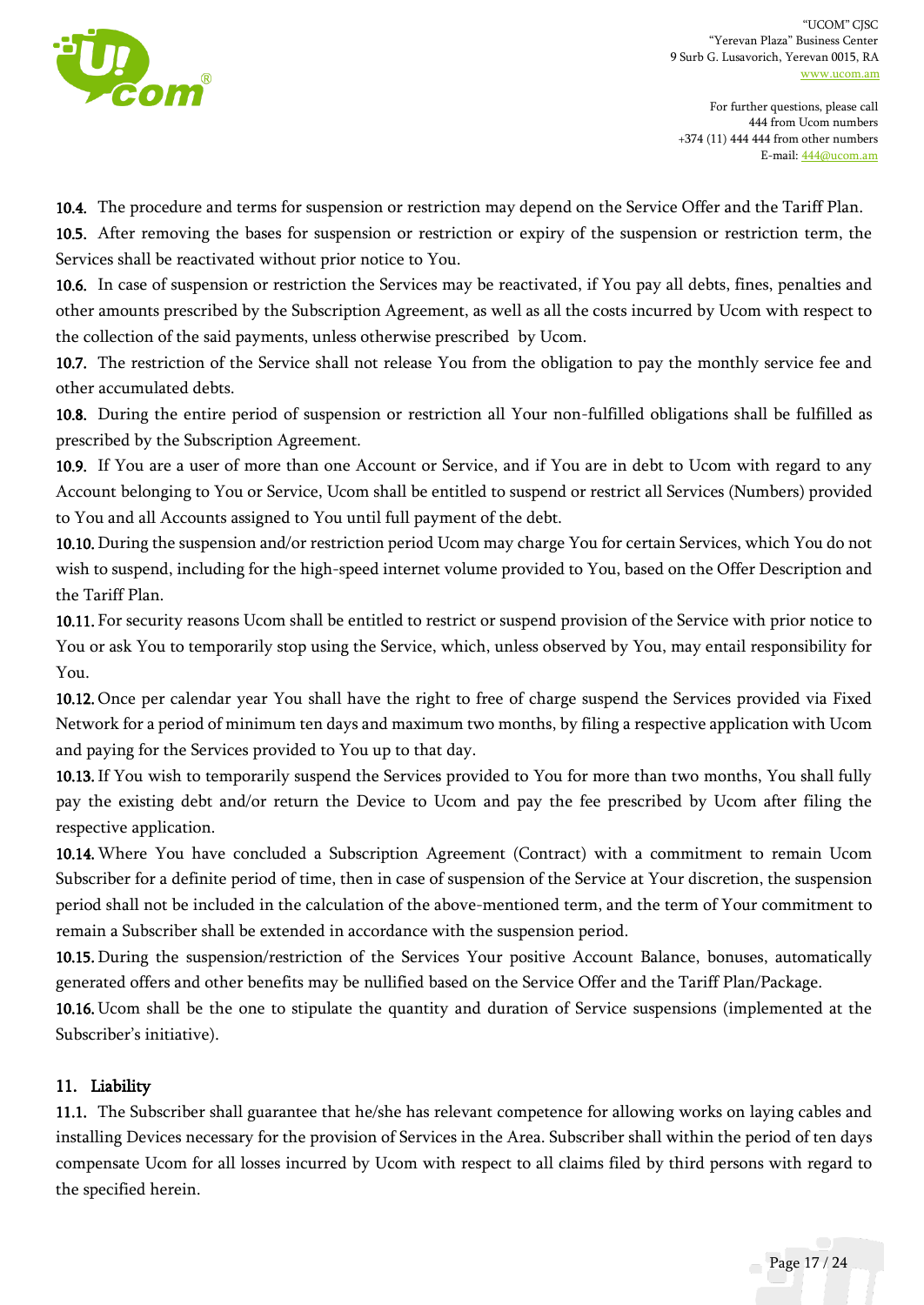

For further questions, please call 444 from Ucom numbers +374 (11) 444 444 from other numbers E-mail[: 444@ucom.am](mailto:444@ucom.am)

11.2. Subscriber accepts that Ucom shall be entitled to unilaterally terminate the Subscription Agreement (on providing Services via Fixed network in the Area) in case of reasonable claim(s) filed with Ucom with regard to the facts specified in point 11.2 of these Terms, furthermore, in case of termination of Subscription Agreement(s) with commitment to remain a subscriber for a certain period of time Subscriber shall be the one to bear the risk of the respective commitment.

11.3. Within the permissible bounds of the law Ucom and You hereby refuse to claim from each other compensation for indirect losses and lost profit with respect to the Services provided under the Subscription Agreement.

11.4. The liability of Ucom with regard to each Subscriber may not exceed the difference between the monthly fee calculated (charged) for the Services for the given month and the amount equivalent to the period during which the Services cannot be used because of the fault of Ucom.

11.5. In no event shall Ucom be liable for:

11.5.1. non-provision or improper provision of the Services where it is due to the Maintanance Works and/or circumstances and factors defined in the point 5.12 of these Terms and/or other similar events;

11.5.2. the damage caused to You through the equipment or SIM Card purchased from Ucom, as well as for the damage caused to the equipment and SIM Card by You and third persons;

11.5.3. Your improper or unlawful use of the Services;

11.5.4. the quality of the Services provided to the Subscriber by other operators and entities and of the Services provided by or through third parties by using the Ucom Network and other technical facilities and Ucom shall not provide any guarantee with this respect, including the bills presented for such Services. Where necessary, Ucom may act as an agent of the Subscriber in the relations with third parties for making such services available to the Subscriber, by acting on behalf thereof and at the expense of the Subscriber;

11.5.5. interruptions, disconnection, failures of or changes to a certain type of Services, resulting from the failure or termination of the signals transmitted or Services provided by its partners (including foreign partners) or agents; 11.5.6. the content of the TV programs of TV channels broadcast (rebroadcast) via its Network, for changes or termination thereof, for the changes to the technical adjustments of TV channels, as well as for the changes to the list of TV channels included in the Services;

11.5.7. any extra commission charged pursuant to the rules set by the payment collector or the bank.

11.6. You shall be liable for:

11.6.1. the damage caused to Ucom or third persons or property thereof in the result of use of the Services with violation of these Terms;

11.6.2. maintenance of the Device, its accessories, cables and other items, and in case of deterioration, misuse, loss, damage or theft thereof You shall compensate Ucom in the manner prescribed by Ucom;

11.6.3. the transactions (electronic payments, purchases, etc.), performed by You through the access to Services provided by Ucom, for participation in electronic games and gambling, for the consequences thereof, and shall bear all the risks;

11.6.4. disclosure of any information, including Your personal data sent to the communication means provided by You to Ucom, to persons having access to the same communication means and for the consequences thereof;

11.6.5. acquisition of the permissions required for cable laying and installation of the Devices in the Area where the Services shall be provided;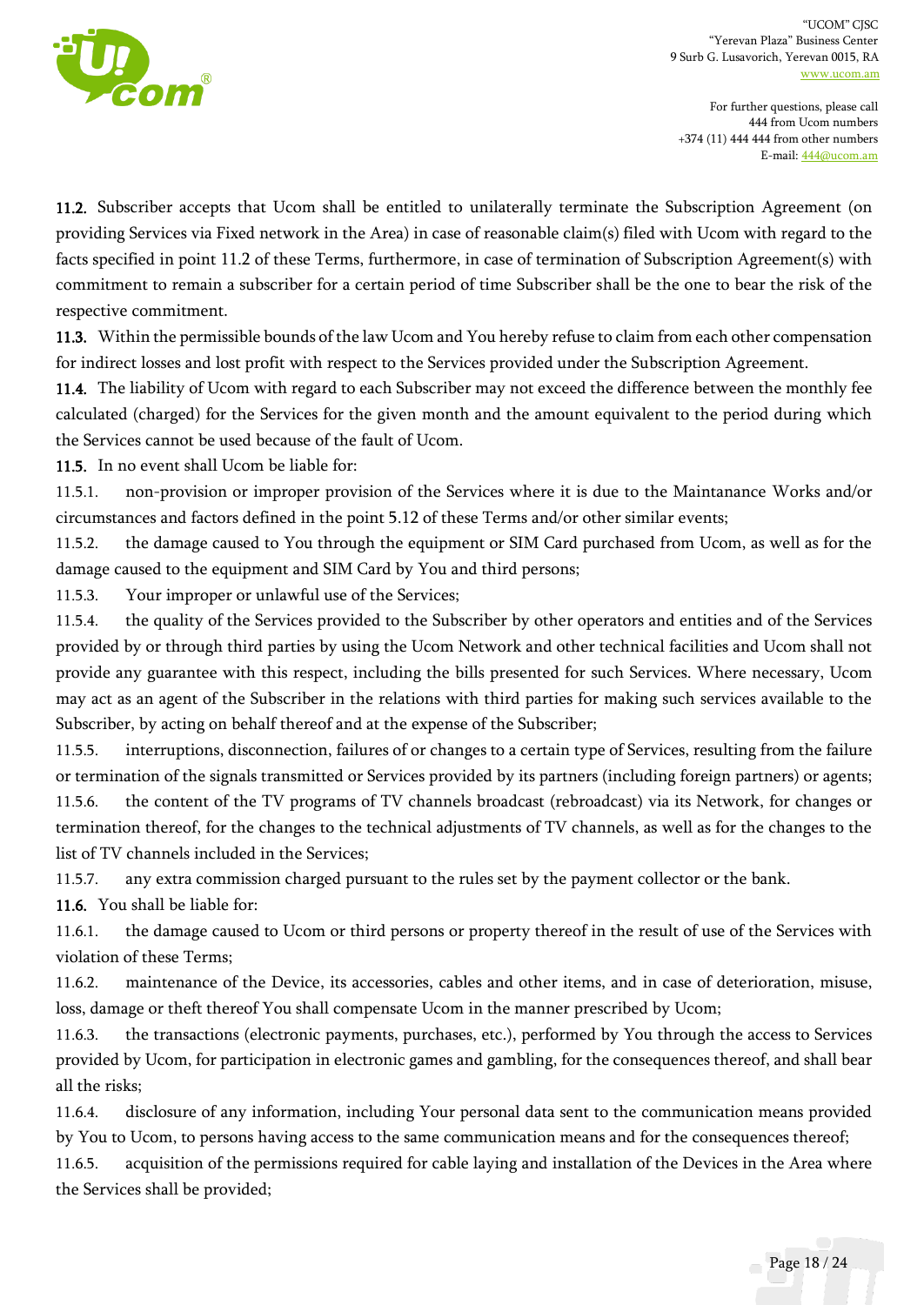

11.6.6. getting familiarised with the changes to the Terms, the Subscription Agreement, the Network Coverage/Accessibility Area, the list of the Services, the prices and the Rules/Procedures after conclusion of the Subscription Agreement;

11.6.7. payment of all debts arising for the Services used in cases prescribed by the point 9.11 of the Terms, including the payment of debt generated as a result of exceeding the credit limit or the actual Balance.

11.7. Before notifying Ucom of any problem, You shall check Your equipment and make sure that the cause of the problem is not Your equipment and the problem is beyond Your control.

11.8. If the cause of the problem is the Ucom Network or the problem is under the control of Ucom, You shall immediately notify Ucom thereon for the latter to undertake relevant measures. In case of late notice thereon, Ucom shall not be liable for the period preceding the notice.

11.9. You shall be deprived of the right to file any claims with regard to the Service or the quality thereof if You fail to notify Ucom of the problems in the shortest time possible, as a result of which You miss the technical possibility of confirming the existence of problems relating to the Service quality and clarifying the causes of such problems.

11.10. You shall be liable for any use of the Services by third persons through Your Device, SIM Card, Number or equipment, and You shall bear the negative consequences of such use, including the obligation to pay the debts. The owner of the SIM Card and the equipment, Device provided by Ucom will be deemed the authorised user thereof, and the actions carried out through them will be deemed carried out on Your behalf and for Your benefit, and You shall bear the obligation to pay the debts arising from such use until You notify Ucom of the loss or theft of the SIM Card, Device or the equipment in accordance with the prescribed procedure and suspension of the Services upon Your request, which shall be satisfied by Ucom within 24 hours. Before satisfying Your request, Ucom shall have the right to undertake all necessary measures to identify You, but Ucom shall not liable for similar requests presented by an unauthorized person and for satisfaction thereof.

11.11.Where Ucom detects any violations of the obligations prescribed in point 7.5 of the Terms and sends a written warning on refraining from any such actions, and where after receiving the written warning You perform any of those actions again or continue the violation, Ucom shall have the right to, at its discretion, restrict the speed and Traffic of the Service provided to You or suspend the Service, or unilaterally terminate the Subscription Agreement, as well as claim compensation for losses caused to Ucom as a result of Your actions.

11.12. The parties shall not be held liable for full or partial non-fulfilment of the obligations under these Terms where it is due to the force majeure. You hereby agree that Your financial state may not be deemed a force majeure and You shall fully pay for the Ucom Services.

11.13.Where in order to properly provide Services (reveal and eliminate the causes of failures) the visit of relevant specialist of Ucom to the Area is needed, in case You fail to create corresponding conditions You shall be deprived of the right to file any claims with Ucom with regard to provision of the Service or the quality thereof.

11.14. Hereby You accept and agree that where without getting Ucom's prior consent You (and/or third person acting with Your knowledge or upon Your instruction) disseminate (by any means) an announcement, advertisements, public offer aimed at transferring (alienating) Number issued to You by the Subscription Agreement (irrespective of the Number type and fact of paying to Ucum for the use thereof) and/or Your right of use over it to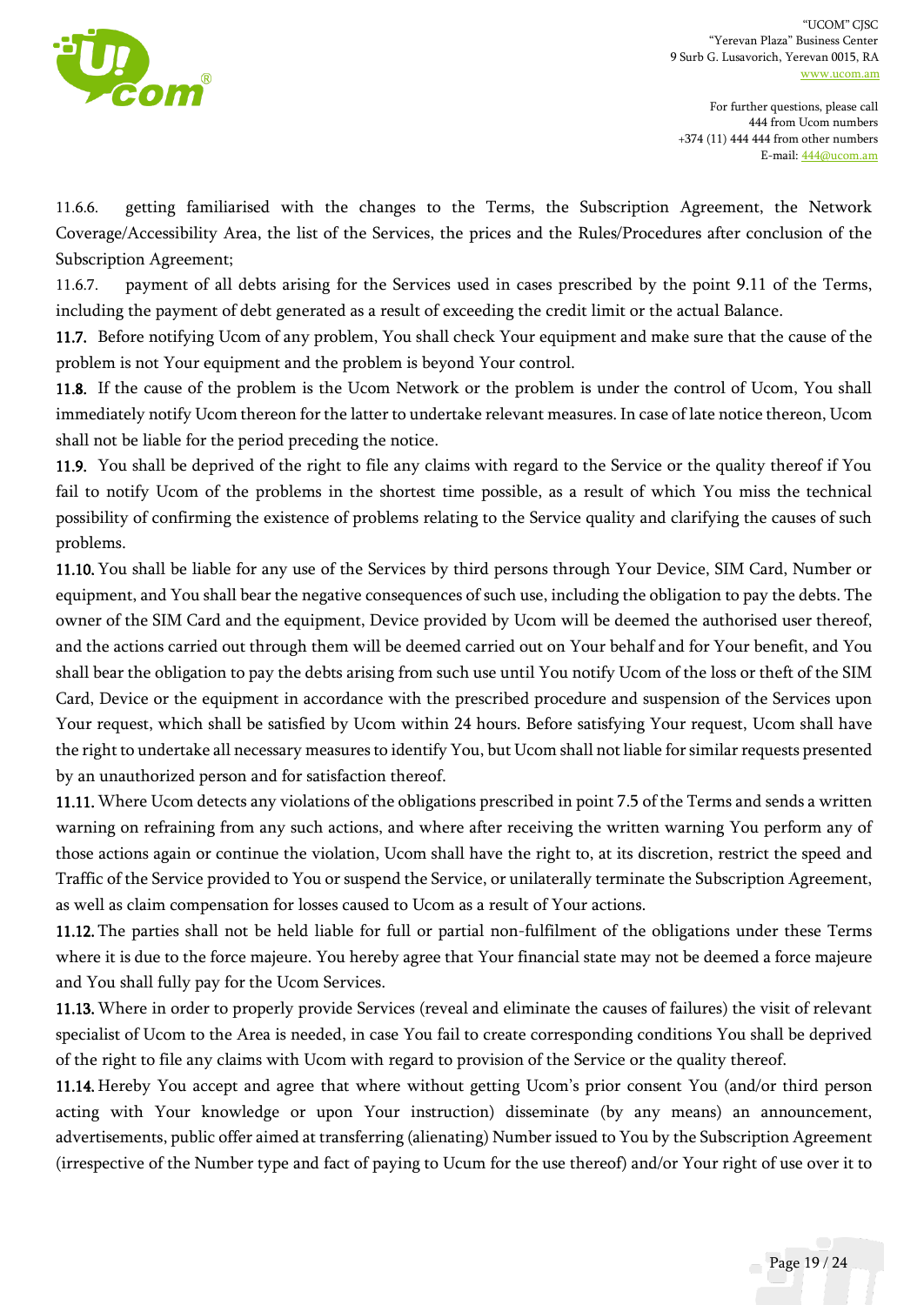

For further questions, please call 444 from Ucom numbers +374 (11) 444 444 from other numbers E-mail[: 444@ucom.am](mailto:444@ucom.am)

other person, it shall be deemed breach of the Subscription Agreement by You, in case of which Ucom may (by notifying You thereon):

11.14.1. deactivate and/or withdraw the corresponding Number(s) issued to You, and/or

11.14.2. terminate Subscription Agreement on issuing the given Number(s) to You, and/or

11.14.3. impose other sanctions provided for by the Subscription Agreement.

11.15. The Subscriber hereby accepts and agrees that in case of disclosure of the information about the Subscriber (personal data) by Ucom as stipulated by these Terms, the Personal Data Processing Policy or the laws of the Republic of Armenia, the Subscriber shall not have the right to demand compensation.

### 12. Termination

12.1. Ucom shall be entitled to unilaterally terminate the Subscription Agreement without prior notice to You where:

12.1.1. You have violated points of the Subscription Agreement and/or the law;

12.1.2. You have failed to pay Service fees within sixty (60) days from expiry of the due date defined by the Subscription Agreement;

12.1.3. You have failed to reactive the Services in the prescribed manner and time limits after suspension of the Services (lack of sufficient credit to ensure positive Balance on Your Account during the period defined by the Subscription Agreement or the Tariff Plan, or non-performance of necessary actions for reactivation of the Services during the period defined by the Subscription Agreement or the Tariff Plan, etc.);

12.1.4. You have failed to activate the SIM Card for the Number linked thereto within eighteen (18) months upon conclusion of the Subscription Agreement;

12.1.5. the actual user of the mobile Number has applied to Ucom and in accordance with the established Procedure submitted reliable data on the fact that he/she uses the given Number (SIM card) and is in actual possession thereof during the last six (6) months;

12.1.6. the actual user of the Service(s) provided by Fixed Network has applied to Ucom and in accordance with the established Procedure submitted reliable data on the fact that he/she uses the Service(s) in the given Area during the last six (6) months;

12.1.7. Subscription Agreement shall terminate in case(s) of termination of licenses and/or permission of Ucom;

12.1.8. in other cases prescribed by the RA legislation and the Subscription Agreement.

12.2. You shall have the right to unilaterally terminate the Subscription Agreement with a prior written notice of at least seven (7) working days or other notice period acceptable to Ucom, by paying all Your debts to Ucom, as well as returning the Device received from Ucom to Ucom under the Delivery and Acceptance Act (unless otherwise agreed between You and Ucom in writing).

12.3. In case of Number Portability from Ucom Network to another network, the Subscription Agreement between You and Ucom shall be deemed terminated (with regard to the ported Number) upon Number porting.

12.4. Number porting from the Ucom Network to another network shall not release You from the obligation to pay the debt You owe Ucom for the Services used through that Number.

12.5. In case You port Your Number from the Ucom Network to another network, Your positive Account Balance, bonuses, automatically generated offers and other benefits shall be nullified. In case You port Your Number back to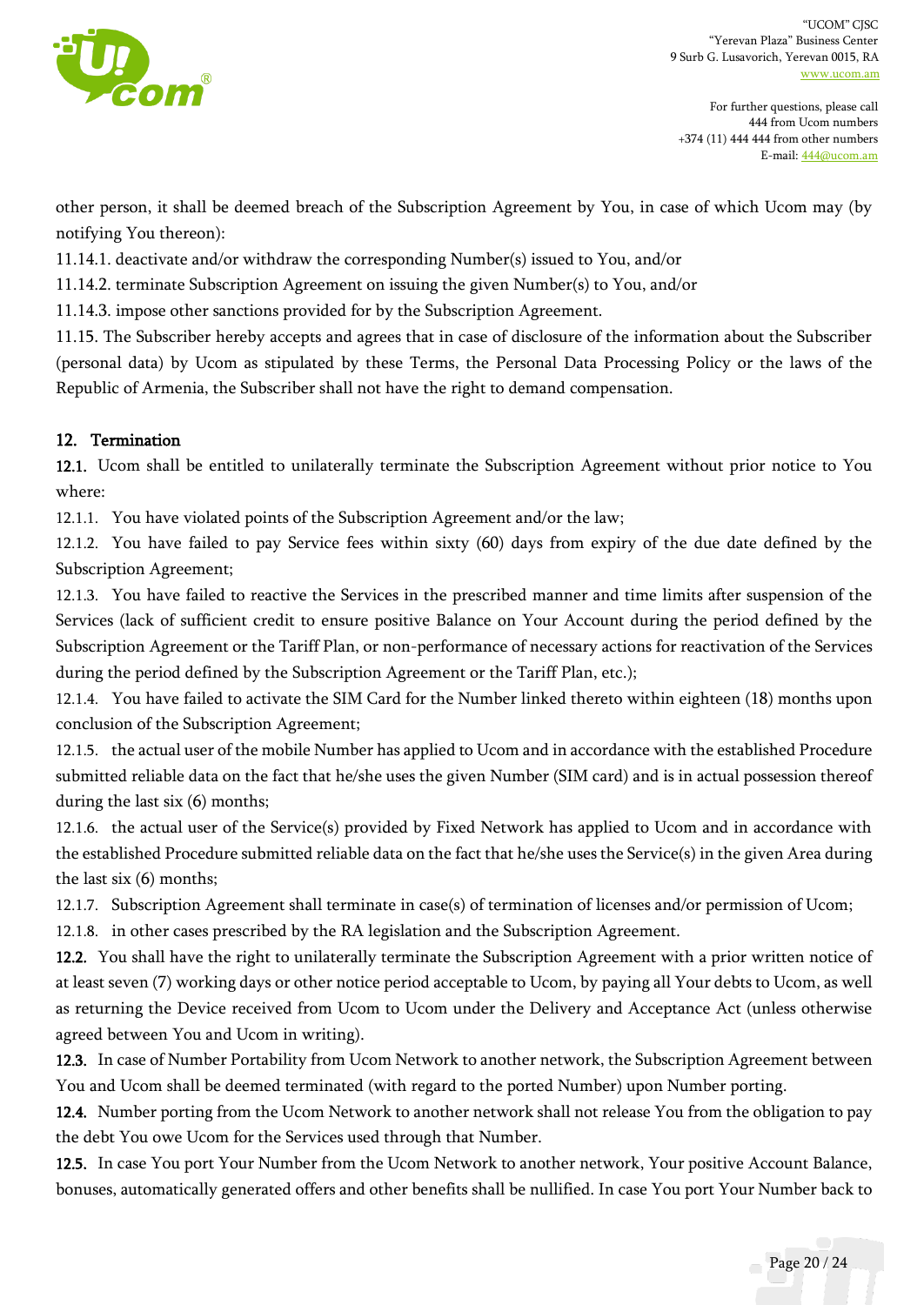

the Ucom Network, You may subscribe to the Ucom Services on the general grounds prescribed by these Terms for new subscribers.

12.6. Termination of the Subscription Agreement, for whatever reason, shall not release You from proper fulfilment of Your obligations towards Ucom having arisen prior to and in connection with termination, including the obligation to pay Your debt, all applicable fines, penalties, termination fee and other amounts defined by the Subscription Agreement.

12.7. If within six (6) months following the conclusion of Subscription Agreement the Services or part of the Services mentioned in the Subscription Agreement are not provided (for whatever reason), the Subscription Agreement shall be deemed terminated respectively with regard to the Services or the part thereof.

12.8. Where within three (3) moths upon the conclusion of the Subscription Agreement on provision of Services via Fixed Network the Subscriber does not provide the specialists of Ucom with opportunity to install and adjust the Device in the Area and connect in to the Ucom Network, the Subscription Agreement shall be deemed terminated with regard to the respective Services.

12.9. Unless the Subscriber wants to receive any Service specified in the Subscription Agreement, but he/she refuses to sign a relevant application (agreement) thereon and continues to use other subscribed Service(s), the Subscription Agreement shall be deemed changed with respect to non-provided Service(s) (unless Ucom has an objection on such a change and/or the given change may cause any undesirable consequences for Ucom). The Subscriber shall bear full responsibility for all negative consequences resulted from failure to document the change in the Subscription Agreement.

12.10. To terminate the Subscription Agreement You shall visit Ucom Sales and Service Center and complete an application in the form defined by Ucom, unless otherwise prescribed by Ucom.

12.11. In order to retrieve the positive Balance available on the the Subscriber's Account (remainder) after redemption of all debts owed by the Subscriber to Ucom (including fines, penalties, etc.) in case of termination of the Subscription Agreement (except for prepayment subscription), the Subscriber shall submit an application in the form defined by Ucom to Sales and Service Center within one (1) year. After one (1) year the Account shall be nullified. Should the Subscription Agreement be terminated in case of prepayment subscription, the upfront payment made by You shall not be refunded.

## 13. Security

13.1. Ucom shall not liable for any third party spamming, hacking, virus sending and for any damages caused to You thereby. You shall personally protect Your terminal equipment and systems from any viruses and other person's unauthorised interference and shall be liable for any damage caused to Ucom and/or other persons resulting from such viruses or unauthorised interference, as well as be liable for paying the debts accrued as a result of such viruses or unauthorised interference.

13.2. Ucom shall not be liable for the accuracy, validity and quality of the information and content, including the content of calls and messages, received through the Services and via Ucom Network, unless Ucom is the sole legal owner thereof. Any information, service or content received, transferred or used via Ucom Network shall be at Your risk and responsibility, and You shall bear all the risks relating to the breach of intellectual property rights in connection therewith, as well as to unlawful use thereof.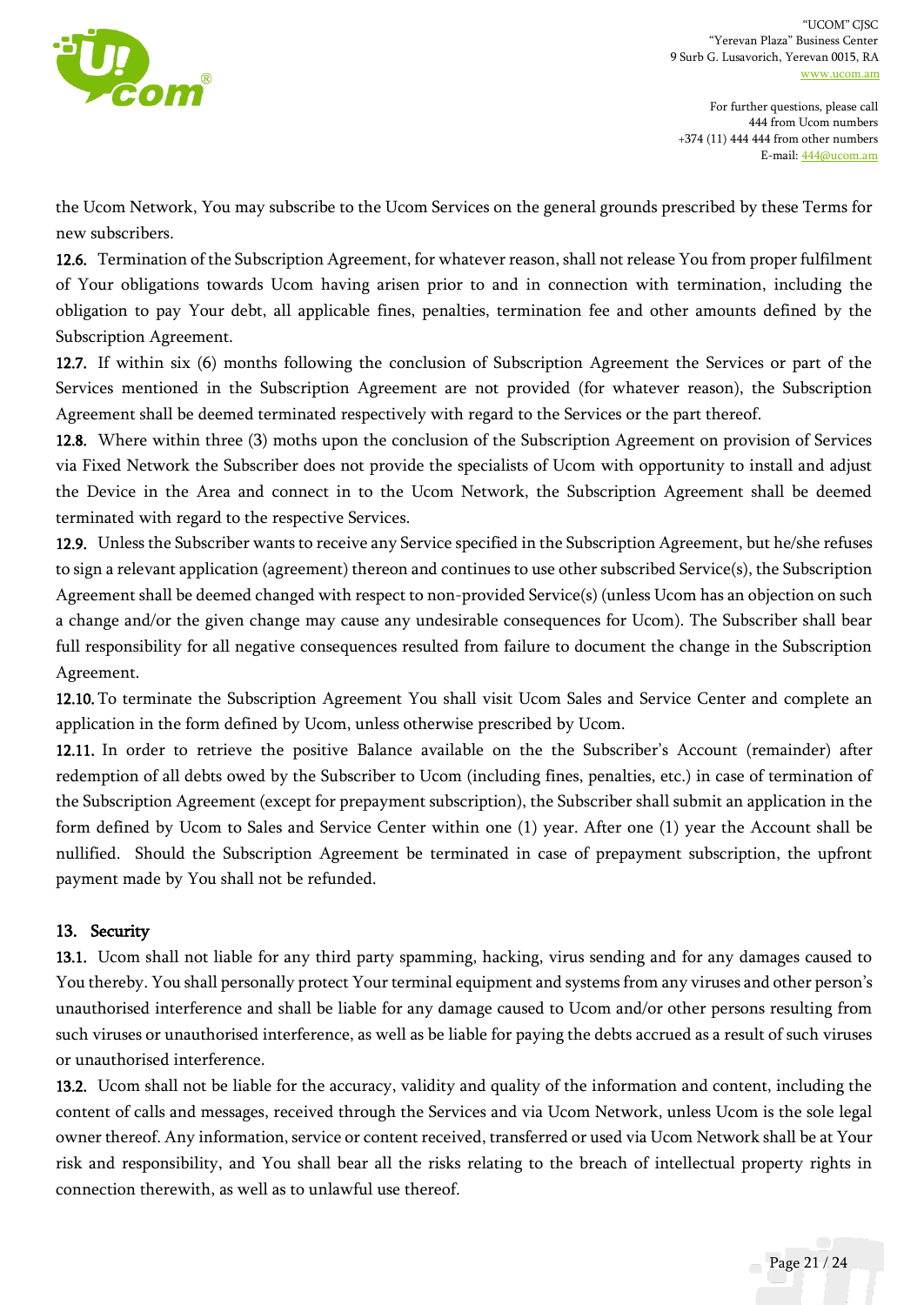

For further questions, please call 444 from Ucom numbers +374 (11) 444 444 from other numbers E-mail[: 444@ucom.am](mailto:444@ucom.am)

13.3. For the purposes of improving the quality of its Services and/or call handling, as well as for security reasons, Ucom shall have the right to record Your phone conversations with the agents of Ucom Call Center or Sales and Service Centers. Once You enter into a Subscription Agreement, You consent to such recording and accept that the recordings have a weight of evidence.

### 14. Protection of Personal Data

14.1. By signing the Subscription Agreement, You consent to the processing of Your personal data by Ucom in accordance with the Personal Data Processing Policy posted on Ucom Website (<https://ucom.am/pp/en>).

14.2. As a part of marketing or commercial activity, as well as for debt collection or verification and update of Your identification data, Ucom or its partners may contact You in writing, by phone, through SMS/MMS services or otherwise by using Your personal data. It also includes sending of informational and advertising messages to You with regard to the services provided by Ucom. You hereby allow contacting You as described herein.

14.3. When subscribing and during the entire term of the Subscription Agreement You shall be obliged to ensure the accuracy and reliability of the information provided to Ucom and shall bear liability therefor. You shall duly notify Ucom of the changes to Your personal data registered with Ucom (address, bank details, company name, business form, etc.) in the shortest possible time after entry into force of such changes. You shall be the one to bear all possible risks (negative consequences) relating to Your failure to notify Ucom of those changes.

#### 15. Proper Notification

15.1. The notices, including bills and applications exchanged between You and Ucom within the framework of the Subscription Agreement shall be deemed proper, if delivered in person or sent via electronic or other communication means to the dwelling/record-registration/legal or actual business addresses and/or e-mail addresses and/or phone numbers indicated in the Subscription Agreement, unless otherwise prescribed by the Subscription Agreement.

15.2. You accept and agree that in the course of judicial settlement of disputes arising between You and Ucom (both under an adversary proceeding and a proceeding on issuing an order for payment), as well as under arbitral proceeding (if there is an arbitration clause), all judicial notices between You and the court (courts of all instances), as well as the Arbitration Tribunal, You and Ucom, Ucom and the court (courts of all instances), as well as the Arbitration Tribunal, relating to judicial proceedings will be sent to You and Ucom by e-mail or via other means of communication to e-mail address(es) and/or phone number(s) indicated in Subscription Agreement and/or in the agreement on signing with e-pen (digital pen) and/or in other agreements. You hereby agree that the notices sent by any method indicated in this point (including, only by e-mail or via SMS sent to phone number) shall be deemed appropriate, and there shall be no need to request delivery (read) receipt for such notices. For the purposes of this point, Ucom's e-mail address is as follows: [dataran@ucom.am.](mailto:dataran@ucom.am)

#### 16. Settlement of Disputes

16.1. These Terms and the Subscription Agreement shall be regulated by and interpreted in accordance with the RA legislation in force.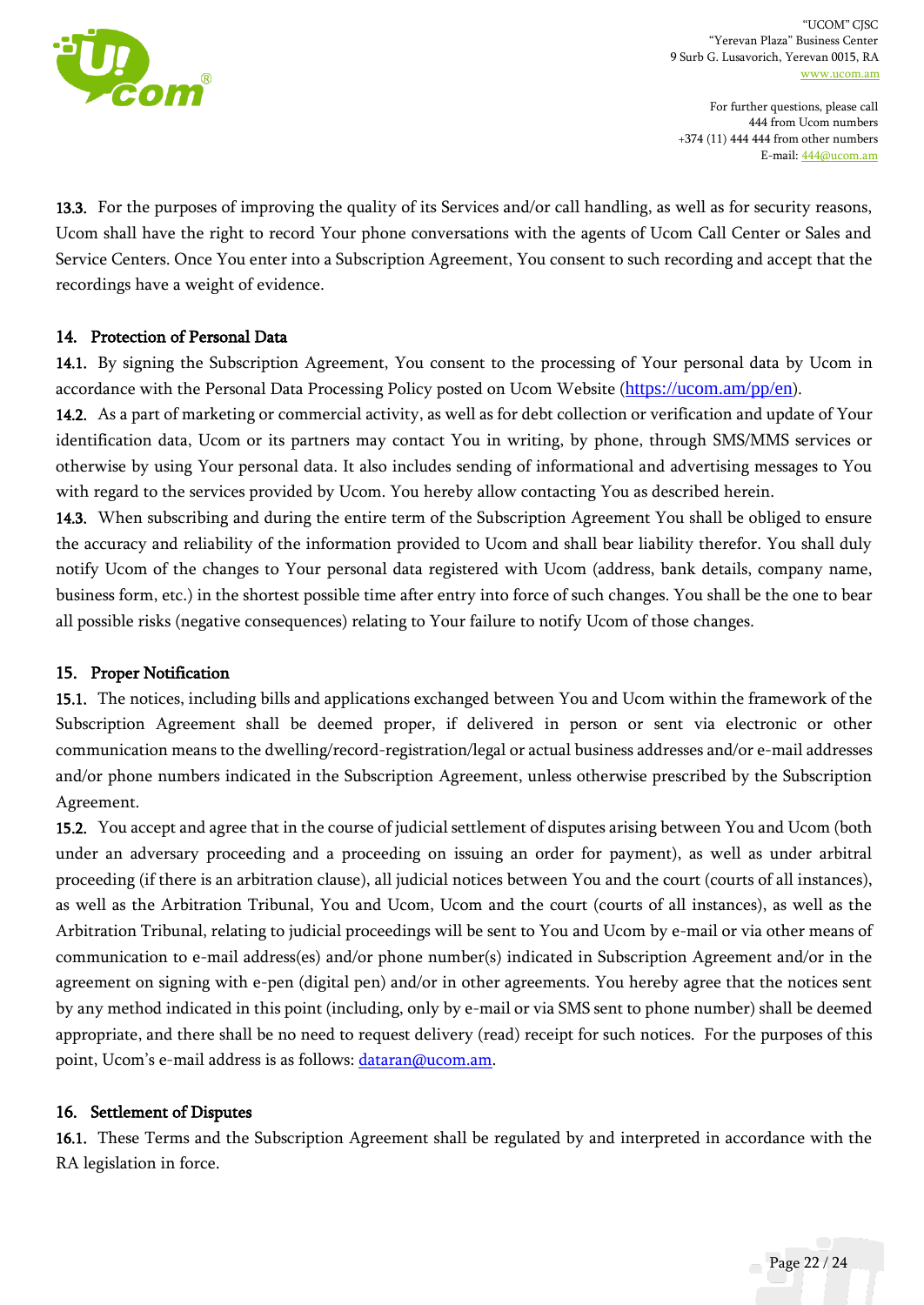

16.2. Disputes (disagreements) arising between You and Ucom with respect to these Terms or the Subscription Agreement shall be taken to the courts of the Republic of Armenia.

#### 17. Final Provisions

17.1. These Terms shall enter into force from 1 November 2018.

17.2. The Tariff Packages/Plans, Offer Descriptions, published Service costs (Price List), Procedures and Rules effective at the time of entry into force of these Terms shall remain in force.

17.3. The Subscription Agreement shall be valid for an indefinite period, unless otherwise provided for by an Agreement concluded between the Subscriber and Ucom.

17.4. In some cases the Subscription Agreement may be concluded with a commitment to remain Ucom Subscriber for a definite period. After expiry of that period the Subscription Agreement shall continue being in force for indefinite period, unless terminated by You or Ucom in the manner and in cases prescribed by the Subscription Agreement or law.

17.5. The Subscription Agreement and the amendments, supplements thereto, the documents constituting an integral part thereof or other documents and notifications relating thereto may be validated by putting signatures and/or seals on the hard copies thereof or in other manner prescribed by Ucom.

17.6. Ucom shall be entitled to announce special offers (promos) and/or discounts, which during the announced period will be a supplement to and an integral part of the Subscription Agreement. The information with regard thereto, including the procedure of acceptance thereof by You, will be published on Ucom website and/or made available in the Sales and Service Centers (or disseminated through other means preferred by You).

17.7. Ucom be entitled to at any time make (unilaterally) amendments and supplements to the Subscription Agreement, including to these Terms, which shall be published on Ucom website (which may be made available to You by contacting Call Center or visiting Sales and Service Centers) seven (7) days prior to the entry into force thereof, except for the change to the scope of television channels included in the Service(s) and/or change to the content of television programmes of television channels broadcasting (rebroadcasting) by Ucom or termination thereof, which shall enter into force after three (3) days following the publication on the Website.

17.8. Where the Subscriber does not agree to the amendments made in accordance with the point 17.7 of the Terms, he/she shall have the right to unilaterally terminate the Subscription Agreement before the day (defined by Ucom) of entry into force of the amendments (supplements) by notifying Ucom thereon, unless the Subscriber has an ongoing commitment to remain a Subscriber for a term defined by the Subscription Agreement (Contract). Where the Subscriber fails to apply to Ucom and continues to use the Services, the proposal of Ucom on making amendments (supplements) shall be deemed agreed with and accepted by the Subscriber.

17.9. Information on amendments (supplements) favourable for Subscribers may be published by Ucom on the Web site on the day of entry into force of those amendments or after that.

17.10. Taking into account the fact that pursuant to point 17.7 of these Terms Ucom shall regularly make amendments (supplements) to the Subscription Agreement, including these Terms, You hereby unconditionally agree that in case of any inconsistency between the Terms published on the Website, Service Prices, Offer Descriptions, as well as Procedures/Rules and other versions the Terms, Service Prices, Offer Descriptions and Procedures/Rules most recently published on the Website shall apply.